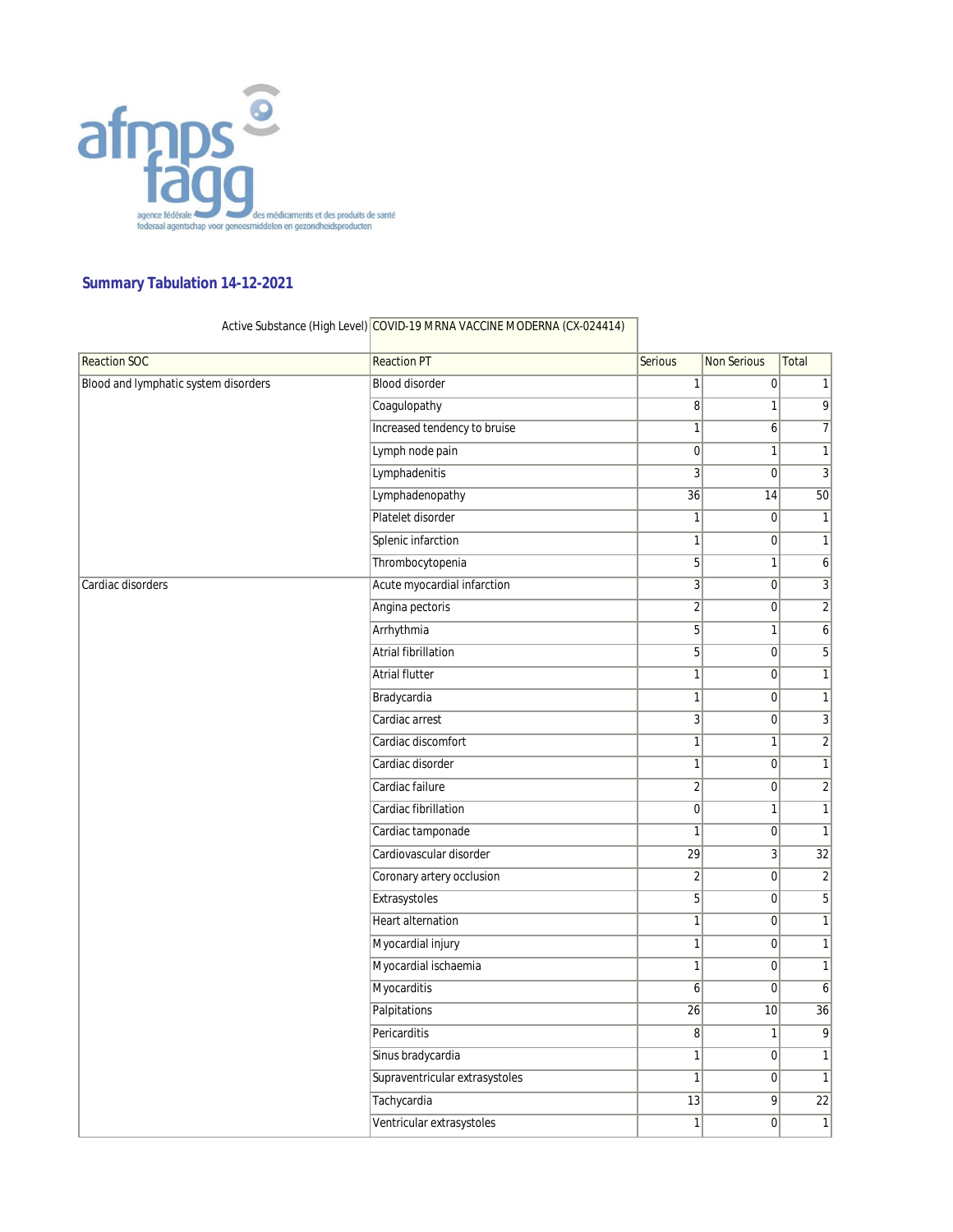| Ear and labyrinth disorders<br>$\overline{c}$<br>Deafness<br>1<br>1<br>Ear discomfort<br>5<br>$\boldsymbol{6}$<br>1<br>$\overline{3}$<br>$\sqrt{3}$<br>Ear pain<br>$\overline{0}$<br>Hyperacusis<br>5 <sup>1</sup><br>6<br>1<br>Hypoacusis<br>$\mathbf{1}$<br>1<br> 0 <br>$\mathbf{1}$<br>Inner ear disorder<br>$\overline{0}$<br>1<br>Tinnitus<br>10<br>8<br>18<br>19<br>35<br>Vertigo<br>16<br>$\sqrt{2}$<br>Goitre<br>$\overline{2}$<br>$\pmb{0}$<br>Hyperthyroidism<br>$\mathbf{1}$<br>1<br> 0 <br>Hypothyroidism<br>1<br>$\overline{0}$<br>$\mathbf{1}$<br>Ovulation delayed<br>$\overline{0}$<br>$\mathbf{1}$<br>1<br>Thyroiditis subacute<br>$\mathbf{1}$<br>$\overline{0}$<br>1<br><b>Blindness</b><br>3<br>$\overline{2}$<br>1<br>Conjunctival haemorrhage<br>$\overline{2}$<br>3<br>1<br>Diplopia<br>$\overline{3}$<br>$\overline{4}$<br>1<br>Dry eye<br>$\overline{0}$<br>$\overline{2}$<br>$\overline{2}$<br>$\mathbf{1}$<br>Eye discharge<br>1<br>$\overline{0}$<br>$\mathbf{1}$<br>Eye haemorrhage<br>$\pmb{0}$<br>1<br>Eye irritation<br>$\mathbf{1}$<br> 0 <br>1<br>Eye oedema<br> 0 <br>$\mathbf{1}$<br>1<br>Eye pain<br>$\overline{2}$<br>4<br>6<br>$\mathbf{1}$<br>Eye pruritus<br>$\overline{0}$<br>1<br>$\sqrt{3}$<br>Eye swelling<br>$\overline{2}$<br>1<br>Eyelid pain<br>$\mathbf{1}$<br> 0 <br>1<br>Eyelids pruritus<br>$\overline{0}$<br>$\mathbf{1}$<br>1<br>Iridocyclitis<br>$\overline{0}$<br>$\mathbf{1}$<br>1<br>$\overline{3}$<br>$\sqrt{3}$<br>Lacrimation increased<br>$\overline{0}$<br>Ocular discomfort<br>$\mathbf{1}$<br>$\pmb{0}$<br>1<br>$\overline{\mathbf{c}}$<br>$\sqrt{2}$<br>Ocular hyperaemia<br> 0 <br>Photophobia<br>$\boldsymbol{6}$<br>$\left  \right $<br>4 <sub>1</sub><br>Retinal detachment<br>$\mathbf{1}$<br> 0 <br>1<br>Retinal vein thrombosis<br> 0 <br>$\mathbf{1}$<br>$\mathbf{1}$<br><b>Scleritis</b><br>1<br>$\overline{0}$<br>$\mathbf{1}$<br><b>Strabismus</b><br>$\mathbf{1}$<br>$\overline{0}$<br>$\mathbf{1}$<br>Swelling of eyelid<br>$\sqrt{2}$<br> 0 <br>$\overline{2}$<br><b>Uveitis</b><br>$\mathbf{1}$<br> 0 <br>1<br>Vision blurred<br>6 <sup>1</sup><br> 0 <br>6<br>Visual impairment<br>12<br>$\overline{6}$<br>6<br>Abdominal discomfort<br>3<br>9<br>Gastrointestinal disorders<br>$\mathbf{6}$<br>Abdominal distension<br>$\sqrt{3}$<br> 0 <br>3<br>Abdominal pain<br> 19 <br>$\overline{9}$<br>28<br>Abdominal pain lower<br>$\mathbf{1}$<br>1<br> 0 <br>Abdominal pain upper<br>14<br>20<br>6<br>Abdominal rigidity<br>$\overline{0}$<br>1<br>$\mathbf{1}$<br>Acute abdomen<br>1<br> 0 | Congenital, familial and genetic disorders | Limb malformation | 1 | $\overline{0}$ | $\mathbf{1}$ |
|---------------------------------------------------------------------------------------------------------------------------------------------------------------------------------------------------------------------------------------------------------------------------------------------------------------------------------------------------------------------------------------------------------------------------------------------------------------------------------------------------------------------------------------------------------------------------------------------------------------------------------------------------------------------------------------------------------------------------------------------------------------------------------------------------------------------------------------------------------------------------------------------------------------------------------------------------------------------------------------------------------------------------------------------------------------------------------------------------------------------------------------------------------------------------------------------------------------------------------------------------------------------------------------------------------------------------------------------------------------------------------------------------------------------------------------------------------------------------------------------------------------------------------------------------------------------------------------------------------------------------------------------------------------------------------------------------------------------------------------------------------------------------------------------------------------------------------------------------------------------------------------------------------------------------------------------------------------------------------------------------------------------------------------------------------------------------------------------------------------------------------------------------------------------------------------------------------------------------------------------------------------------------------------------------------------------------------------------------------------------------------------------------------------------------------------------------------------------------------------------------------------------------------------------------------------------------|--------------------------------------------|-------------------|---|----------------|--------------|
|                                                                                                                                                                                                                                                                                                                                                                                                                                                                                                                                                                                                                                                                                                                                                                                                                                                                                                                                                                                                                                                                                                                                                                                                                                                                                                                                                                                                                                                                                                                                                                                                                                                                                                                                                                                                                                                                                                                                                                                                                                                                                                                                                                                                                                                                                                                                                                                                                                                                                                                                                                           |                                            |                   |   |                |              |
|                                                                                                                                                                                                                                                                                                                                                                                                                                                                                                                                                                                                                                                                                                                                                                                                                                                                                                                                                                                                                                                                                                                                                                                                                                                                                                                                                                                                                                                                                                                                                                                                                                                                                                                                                                                                                                                                                                                                                                                                                                                                                                                                                                                                                                                                                                                                                                                                                                                                                                                                                                           |                                            |                   |   |                |              |
|                                                                                                                                                                                                                                                                                                                                                                                                                                                                                                                                                                                                                                                                                                                                                                                                                                                                                                                                                                                                                                                                                                                                                                                                                                                                                                                                                                                                                                                                                                                                                                                                                                                                                                                                                                                                                                                                                                                                                                                                                                                                                                                                                                                                                                                                                                                                                                                                                                                                                                                                                                           |                                            |                   |   |                |              |
|                                                                                                                                                                                                                                                                                                                                                                                                                                                                                                                                                                                                                                                                                                                                                                                                                                                                                                                                                                                                                                                                                                                                                                                                                                                                                                                                                                                                                                                                                                                                                                                                                                                                                                                                                                                                                                                                                                                                                                                                                                                                                                                                                                                                                                                                                                                                                                                                                                                                                                                                                                           |                                            |                   |   |                |              |
|                                                                                                                                                                                                                                                                                                                                                                                                                                                                                                                                                                                                                                                                                                                                                                                                                                                                                                                                                                                                                                                                                                                                                                                                                                                                                                                                                                                                                                                                                                                                                                                                                                                                                                                                                                                                                                                                                                                                                                                                                                                                                                                                                                                                                                                                                                                                                                                                                                                                                                                                                                           |                                            |                   |   |                |              |
| $\overline{1}$                                                                                                                                                                                                                                                                                                                                                                                                                                                                                                                                                                                                                                                                                                                                                                                                                                                                                                                                                                                                                                                                                                                                                                                                                                                                                                                                                                                                                                                                                                                                                                                                                                                                                                                                                                                                                                                                                                                                                                                                                                                                                                                                                                                                                                                                                                                                                                                                                                                                                                                                                            |                                            |                   |   |                |              |
|                                                                                                                                                                                                                                                                                                                                                                                                                                                                                                                                                                                                                                                                                                                                                                                                                                                                                                                                                                                                                                                                                                                                                                                                                                                                                                                                                                                                                                                                                                                                                                                                                                                                                                                                                                                                                                                                                                                                                                                                                                                                                                                                                                                                                                                                                                                                                                                                                                                                                                                                                                           |                                            |                   |   |                |              |
|                                                                                                                                                                                                                                                                                                                                                                                                                                                                                                                                                                                                                                                                                                                                                                                                                                                                                                                                                                                                                                                                                                                                                                                                                                                                                                                                                                                                                                                                                                                                                                                                                                                                                                                                                                                                                                                                                                                                                                                                                                                                                                                                                                                                                                                                                                                                                                                                                                                                                                                                                                           |                                            |                   |   |                |              |
|                                                                                                                                                                                                                                                                                                                                                                                                                                                                                                                                                                                                                                                                                                                                                                                                                                                                                                                                                                                                                                                                                                                                                                                                                                                                                                                                                                                                                                                                                                                                                                                                                                                                                                                                                                                                                                                                                                                                                                                                                                                                                                                                                                                                                                                                                                                                                                                                                                                                                                                                                                           | <b>Endocrine disorders</b>                 |                   |   |                |              |
|                                                                                                                                                                                                                                                                                                                                                                                                                                                                                                                                                                                                                                                                                                                                                                                                                                                                                                                                                                                                                                                                                                                                                                                                                                                                                                                                                                                                                                                                                                                                                                                                                                                                                                                                                                                                                                                                                                                                                                                                                                                                                                                                                                                                                                                                                                                                                                                                                                                                                                                                                                           |                                            |                   |   |                |              |
|                                                                                                                                                                                                                                                                                                                                                                                                                                                                                                                                                                                                                                                                                                                                                                                                                                                                                                                                                                                                                                                                                                                                                                                                                                                                                                                                                                                                                                                                                                                                                                                                                                                                                                                                                                                                                                                                                                                                                                                                                                                                                                                                                                                                                                                                                                                                                                                                                                                                                                                                                                           |                                            |                   |   |                |              |
|                                                                                                                                                                                                                                                                                                                                                                                                                                                                                                                                                                                                                                                                                                                                                                                                                                                                                                                                                                                                                                                                                                                                                                                                                                                                                                                                                                                                                                                                                                                                                                                                                                                                                                                                                                                                                                                                                                                                                                                                                                                                                                                                                                                                                                                                                                                                                                                                                                                                                                                                                                           |                                            |                   |   |                |              |
|                                                                                                                                                                                                                                                                                                                                                                                                                                                                                                                                                                                                                                                                                                                                                                                                                                                                                                                                                                                                                                                                                                                                                                                                                                                                                                                                                                                                                                                                                                                                                                                                                                                                                                                                                                                                                                                                                                                                                                                                                                                                                                                                                                                                                                                                                                                                                                                                                                                                                                                                                                           |                                            |                   |   |                |              |
|                                                                                                                                                                                                                                                                                                                                                                                                                                                                                                                                                                                                                                                                                                                                                                                                                                                                                                                                                                                                                                                                                                                                                                                                                                                                                                                                                                                                                                                                                                                                                                                                                                                                                                                                                                                                                                                                                                                                                                                                                                                                                                                                                                                                                                                                                                                                                                                                                                                                                                                                                                           | Eye disorders                              |                   |   |                |              |
|                                                                                                                                                                                                                                                                                                                                                                                                                                                                                                                                                                                                                                                                                                                                                                                                                                                                                                                                                                                                                                                                                                                                                                                                                                                                                                                                                                                                                                                                                                                                                                                                                                                                                                                                                                                                                                                                                                                                                                                                                                                                                                                                                                                                                                                                                                                                                                                                                                                                                                                                                                           |                                            |                   |   |                |              |
|                                                                                                                                                                                                                                                                                                                                                                                                                                                                                                                                                                                                                                                                                                                                                                                                                                                                                                                                                                                                                                                                                                                                                                                                                                                                                                                                                                                                                                                                                                                                                                                                                                                                                                                                                                                                                                                                                                                                                                                                                                                                                                                                                                                                                                                                                                                                                                                                                                                                                                                                                                           |                                            |                   |   |                |              |
|                                                                                                                                                                                                                                                                                                                                                                                                                                                                                                                                                                                                                                                                                                                                                                                                                                                                                                                                                                                                                                                                                                                                                                                                                                                                                                                                                                                                                                                                                                                                                                                                                                                                                                                                                                                                                                                                                                                                                                                                                                                                                                                                                                                                                                                                                                                                                                                                                                                                                                                                                                           |                                            |                   |   |                |              |
|                                                                                                                                                                                                                                                                                                                                                                                                                                                                                                                                                                                                                                                                                                                                                                                                                                                                                                                                                                                                                                                                                                                                                                                                                                                                                                                                                                                                                                                                                                                                                                                                                                                                                                                                                                                                                                                                                                                                                                                                                                                                                                                                                                                                                                                                                                                                                                                                                                                                                                                                                                           |                                            |                   |   |                |              |
|                                                                                                                                                                                                                                                                                                                                                                                                                                                                                                                                                                                                                                                                                                                                                                                                                                                                                                                                                                                                                                                                                                                                                                                                                                                                                                                                                                                                                                                                                                                                                                                                                                                                                                                                                                                                                                                                                                                                                                                                                                                                                                                                                                                                                                                                                                                                                                                                                                                                                                                                                                           |                                            |                   |   |                |              |
|                                                                                                                                                                                                                                                                                                                                                                                                                                                                                                                                                                                                                                                                                                                                                                                                                                                                                                                                                                                                                                                                                                                                                                                                                                                                                                                                                                                                                                                                                                                                                                                                                                                                                                                                                                                                                                                                                                                                                                                                                                                                                                                                                                                                                                                                                                                                                                                                                                                                                                                                                                           |                                            |                   |   |                |              |
|                                                                                                                                                                                                                                                                                                                                                                                                                                                                                                                                                                                                                                                                                                                                                                                                                                                                                                                                                                                                                                                                                                                                                                                                                                                                                                                                                                                                                                                                                                                                                                                                                                                                                                                                                                                                                                                                                                                                                                                                                                                                                                                                                                                                                                                                                                                                                                                                                                                                                                                                                                           |                                            |                   |   |                |              |
|                                                                                                                                                                                                                                                                                                                                                                                                                                                                                                                                                                                                                                                                                                                                                                                                                                                                                                                                                                                                                                                                                                                                                                                                                                                                                                                                                                                                                                                                                                                                                                                                                                                                                                                                                                                                                                                                                                                                                                                                                                                                                                                                                                                                                                                                                                                                                                                                                                                                                                                                                                           |                                            |                   |   |                |              |
|                                                                                                                                                                                                                                                                                                                                                                                                                                                                                                                                                                                                                                                                                                                                                                                                                                                                                                                                                                                                                                                                                                                                                                                                                                                                                                                                                                                                                                                                                                                                                                                                                                                                                                                                                                                                                                                                                                                                                                                                                                                                                                                                                                                                                                                                                                                                                                                                                                                                                                                                                                           |                                            |                   |   |                |              |
|                                                                                                                                                                                                                                                                                                                                                                                                                                                                                                                                                                                                                                                                                                                                                                                                                                                                                                                                                                                                                                                                                                                                                                                                                                                                                                                                                                                                                                                                                                                                                                                                                                                                                                                                                                                                                                                                                                                                                                                                                                                                                                                                                                                                                                                                                                                                                                                                                                                                                                                                                                           |                                            |                   |   |                |              |
|                                                                                                                                                                                                                                                                                                                                                                                                                                                                                                                                                                                                                                                                                                                                                                                                                                                                                                                                                                                                                                                                                                                                                                                                                                                                                                                                                                                                                                                                                                                                                                                                                                                                                                                                                                                                                                                                                                                                                                                                                                                                                                                                                                                                                                                                                                                                                                                                                                                                                                                                                                           |                                            |                   |   |                |              |
|                                                                                                                                                                                                                                                                                                                                                                                                                                                                                                                                                                                                                                                                                                                                                                                                                                                                                                                                                                                                                                                                                                                                                                                                                                                                                                                                                                                                                                                                                                                                                                                                                                                                                                                                                                                                                                                                                                                                                                                                                                                                                                                                                                                                                                                                                                                                                                                                                                                                                                                                                                           |                                            |                   |   |                |              |
|                                                                                                                                                                                                                                                                                                                                                                                                                                                                                                                                                                                                                                                                                                                                                                                                                                                                                                                                                                                                                                                                                                                                                                                                                                                                                                                                                                                                                                                                                                                                                                                                                                                                                                                                                                                                                                                                                                                                                                                                                                                                                                                                                                                                                                                                                                                                                                                                                                                                                                                                                                           |                                            |                   |   |                |              |
|                                                                                                                                                                                                                                                                                                                                                                                                                                                                                                                                                                                                                                                                                                                                                                                                                                                                                                                                                                                                                                                                                                                                                                                                                                                                                                                                                                                                                                                                                                                                                                                                                                                                                                                                                                                                                                                                                                                                                                                                                                                                                                                                                                                                                                                                                                                                                                                                                                                                                                                                                                           |                                            |                   |   |                |              |
|                                                                                                                                                                                                                                                                                                                                                                                                                                                                                                                                                                                                                                                                                                                                                                                                                                                                                                                                                                                                                                                                                                                                                                                                                                                                                                                                                                                                                                                                                                                                                                                                                                                                                                                                                                                                                                                                                                                                                                                                                                                                                                                                                                                                                                                                                                                                                                                                                                                                                                                                                                           |                                            |                   |   |                |              |
|                                                                                                                                                                                                                                                                                                                                                                                                                                                                                                                                                                                                                                                                                                                                                                                                                                                                                                                                                                                                                                                                                                                                                                                                                                                                                                                                                                                                                                                                                                                                                                                                                                                                                                                                                                                                                                                                                                                                                                                                                                                                                                                                                                                                                                                                                                                                                                                                                                                                                                                                                                           |                                            |                   |   |                |              |
|                                                                                                                                                                                                                                                                                                                                                                                                                                                                                                                                                                                                                                                                                                                                                                                                                                                                                                                                                                                                                                                                                                                                                                                                                                                                                                                                                                                                                                                                                                                                                                                                                                                                                                                                                                                                                                                                                                                                                                                                                                                                                                                                                                                                                                                                                                                                                                                                                                                                                                                                                                           |                                            |                   |   |                |              |
|                                                                                                                                                                                                                                                                                                                                                                                                                                                                                                                                                                                                                                                                                                                                                                                                                                                                                                                                                                                                                                                                                                                                                                                                                                                                                                                                                                                                                                                                                                                                                                                                                                                                                                                                                                                                                                                                                                                                                                                                                                                                                                                                                                                                                                                                                                                                                                                                                                                                                                                                                                           |                                            |                   |   |                |              |
|                                                                                                                                                                                                                                                                                                                                                                                                                                                                                                                                                                                                                                                                                                                                                                                                                                                                                                                                                                                                                                                                                                                                                                                                                                                                                                                                                                                                                                                                                                                                                                                                                                                                                                                                                                                                                                                                                                                                                                                                                                                                                                                                                                                                                                                                                                                                                                                                                                                                                                                                                                           |                                            |                   |   |                |              |
|                                                                                                                                                                                                                                                                                                                                                                                                                                                                                                                                                                                                                                                                                                                                                                                                                                                                                                                                                                                                                                                                                                                                                                                                                                                                                                                                                                                                                                                                                                                                                                                                                                                                                                                                                                                                                                                                                                                                                                                                                                                                                                                                                                                                                                                                                                                                                                                                                                                                                                                                                                           |                                            |                   |   |                |              |
|                                                                                                                                                                                                                                                                                                                                                                                                                                                                                                                                                                                                                                                                                                                                                                                                                                                                                                                                                                                                                                                                                                                                                                                                                                                                                                                                                                                                                                                                                                                                                                                                                                                                                                                                                                                                                                                                                                                                                                                                                                                                                                                                                                                                                                                                                                                                                                                                                                                                                                                                                                           |                                            |                   |   |                |              |
|                                                                                                                                                                                                                                                                                                                                                                                                                                                                                                                                                                                                                                                                                                                                                                                                                                                                                                                                                                                                                                                                                                                                                                                                                                                                                                                                                                                                                                                                                                                                                                                                                                                                                                                                                                                                                                                                                                                                                                                                                                                                                                                                                                                                                                                                                                                                                                                                                                                                                                                                                                           |                                            |                   |   |                |              |
|                                                                                                                                                                                                                                                                                                                                                                                                                                                                                                                                                                                                                                                                                                                                                                                                                                                                                                                                                                                                                                                                                                                                                                                                                                                                                                                                                                                                                                                                                                                                                                                                                                                                                                                                                                                                                                                                                                                                                                                                                                                                                                                                                                                                                                                                                                                                                                                                                                                                                                                                                                           |                                            |                   |   |                |              |
|                                                                                                                                                                                                                                                                                                                                                                                                                                                                                                                                                                                                                                                                                                                                                                                                                                                                                                                                                                                                                                                                                                                                                                                                                                                                                                                                                                                                                                                                                                                                                                                                                                                                                                                                                                                                                                                                                                                                                                                                                                                                                                                                                                                                                                                                                                                                                                                                                                                                                                                                                                           |                                            |                   |   |                |              |
|                                                                                                                                                                                                                                                                                                                                                                                                                                                                                                                                                                                                                                                                                                                                                                                                                                                                                                                                                                                                                                                                                                                                                                                                                                                                                                                                                                                                                                                                                                                                                                                                                                                                                                                                                                                                                                                                                                                                                                                                                                                                                                                                                                                                                                                                                                                                                                                                                                                                                                                                                                           |                                            |                   |   |                |              |
|                                                                                                                                                                                                                                                                                                                                                                                                                                                                                                                                                                                                                                                                                                                                                                                                                                                                                                                                                                                                                                                                                                                                                                                                                                                                                                                                                                                                                                                                                                                                                                                                                                                                                                                                                                                                                                                                                                                                                                                                                                                                                                                                                                                                                                                                                                                                                                                                                                                                                                                                                                           |                                            |                   |   |                |              |
|                                                                                                                                                                                                                                                                                                                                                                                                                                                                                                                                                                                                                                                                                                                                                                                                                                                                                                                                                                                                                                                                                                                                                                                                                                                                                                                                                                                                                                                                                                                                                                                                                                                                                                                                                                                                                                                                                                                                                                                                                                                                                                                                                                                                                                                                                                                                                                                                                                                                                                                                                                           |                                            |                   |   |                |              |
|                                                                                                                                                                                                                                                                                                                                                                                                                                                                                                                                                                                                                                                                                                                                                                                                                                                                                                                                                                                                                                                                                                                                                                                                                                                                                                                                                                                                                                                                                                                                                                                                                                                                                                                                                                                                                                                                                                                                                                                                                                                                                                                                                                                                                                                                                                                                                                                                                                                                                                                                                                           |                                            |                   |   |                |              |
|                                                                                                                                                                                                                                                                                                                                                                                                                                                                                                                                                                                                                                                                                                                                                                                                                                                                                                                                                                                                                                                                                                                                                                                                                                                                                                                                                                                                                                                                                                                                                                                                                                                                                                                                                                                                                                                                                                                                                                                                                                                                                                                                                                                                                                                                                                                                                                                                                                                                                                                                                                           |                                            |                   |   |                |              |
|                                                                                                                                                                                                                                                                                                                                                                                                                                                                                                                                                                                                                                                                                                                                                                                                                                                                                                                                                                                                                                                                                                                                                                                                                                                                                                                                                                                                                                                                                                                                                                                                                                                                                                                                                                                                                                                                                                                                                                                                                                                                                                                                                                                                                                                                                                                                                                                                                                                                                                                                                                           |                                            |                   |   |                |              |
|                                                                                                                                                                                                                                                                                                                                                                                                                                                                                                                                                                                                                                                                                                                                                                                                                                                                                                                                                                                                                                                                                                                                                                                                                                                                                                                                                                                                                                                                                                                                                                                                                                                                                                                                                                                                                                                                                                                                                                                                                                                                                                                                                                                                                                                                                                                                                                                                                                                                                                                                                                           |                                            |                   |   |                |              |
|                                                                                                                                                                                                                                                                                                                                                                                                                                                                                                                                                                                                                                                                                                                                                                                                                                                                                                                                                                                                                                                                                                                                                                                                                                                                                                                                                                                                                                                                                                                                                                                                                                                                                                                                                                                                                                                                                                                                                                                                                                                                                                                                                                                                                                                                                                                                                                                                                                                                                                                                                                           |                                            |                   |   |                |              |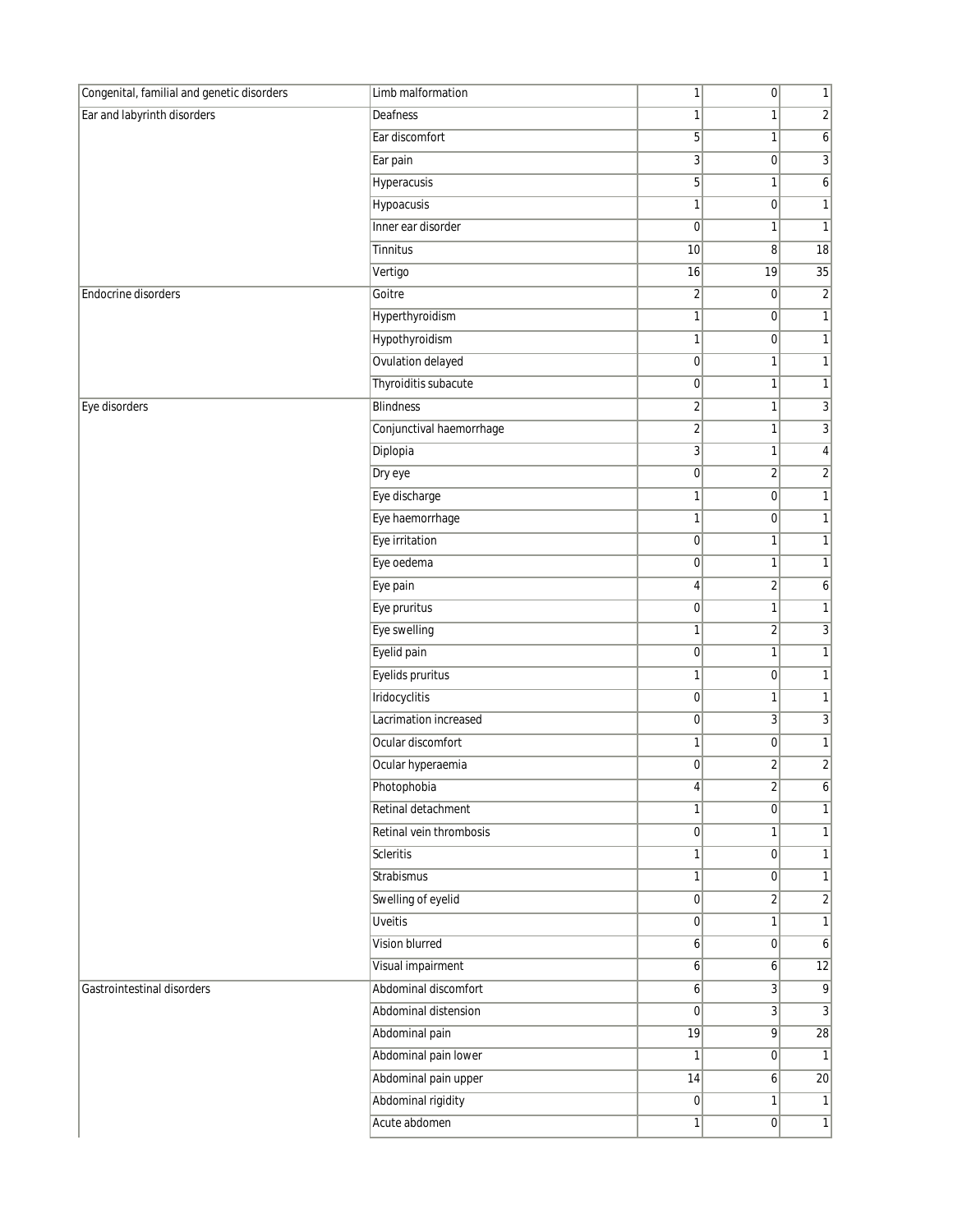|                                                      | Aphthous ulcer                        | $\overline{2}$               | $\mathbf{1}$            | $\overline{3}$  |
|------------------------------------------------------|---------------------------------------|------------------------------|-------------------------|-----------------|
|                                                      | Constipation                          | 2                            | $\mathbf 0$             | $\overline{2}$  |
|                                                      | Diarrhoea                             | 30                           | 11                      | 41              |
|                                                      | Dry mouth                             | $\overline{2}$               | 0                       | $\overline{2}$  |
|                                                      | Dyspepsia                             | $\vert 4 \vert$              | $\boldsymbol{0}$        | $\vert 4 \vert$ |
|                                                      | Dysphagia                             | 3                            | $\overline{0}$          | $\overline{3}$  |
|                                                      | Enteritis                             | 1                            | $\mathbf 0$             | $\mathbf{1}$    |
|                                                      | Eructation                            | $\mathbf{1}$                 | $\overline{0}$          | $\mathbf{1}$    |
|                                                      | Faeces discoloured                    | $\mathbf{1}$                 | $\overline{0}$          | $\mathbf{1}$    |
|                                                      | Gastrointestinal disorder             | $\overline{0}$               | $\overline{2}$          | $\overline{2}$  |
|                                                      | Gastrointestinal pain                 | $\mathbf{1}$                 | 1                       | $\overline{2}$  |
|                                                      | Haematemesis                          | 1                            | $\mathbf 0$             | $\mathbf{1}$    |
|                                                      | Haematochezia                         | $\mathbf{1}$                 | $\overline{0}$          | $\mathbf{1}$    |
|                                                      | Haemorrhoids                          | $\mathbf{1}$                 | 1                       | $\mathbf{2}$    |
|                                                      | Hypoaesthesia oral                    | $\overline{0}$               | 1                       | $\mathbf{1}$    |
|                                                      | Intestinal haemorrhage                | $\mathbf{1}$                 | $\pmb{0}$               | $\mathbf{1}$    |
|                                                      | Lip swelling                          | 4                            | 1                       | 5               |
|                                                      | Mouth swelling                        | $\overline{0}$               | 1                       | $\mathbf{1}$    |
|                                                      | Nausea                                | 478                          | 143                     | 621             |
|                                                      | Odynophagia                           | $\mathbf{1}$                 | $\pmb{0}$               | $\mathbf{1}$    |
|                                                      | Oesophageal spasm                     | 1                            | $\overline{0}$          | $\mathbf{1}$    |
|                                                      | Oral pruritus                         | 1                            | $\mathbf 0$             | $\mathbf{1}$    |
|                                                      | Pancreatitis acute                    | $\mathbf{1}$                 | $\overline{0}$          | $\mathbf{1}$    |
|                                                      | Paraesthesia oral                     | $\overline{2}$               | 1                       | $\overline{3}$  |
|                                                      | Retching                              | $\mathbf{1}$                 | $\overline{\mathbf{c}}$ | $\overline{3}$  |
|                                                      | Swollen tongue                        | 3                            | $\overline{2}$          | 5               |
|                                                      | Tongue oedema                         | $\overline{0}$               | 1                       | $\mathbf{1}$    |
|                                                      | Toothache                             | $\sqrt{2}$                   | $\overline{0}$          | $\sqrt{2}$      |
|                                                      | Vomiting                              | 74                           | 26                      | 100             |
| General disorders and administration site conditions | Asthenia                              | 34                           | 18                      | 52              |
|                                                      | Axillary pain                         | 11                           | 17                      | 28              |
|                                                      | Chest discomfort                      | 12                           | 8                       | 20              |
|                                                      | Chest pain                            | $\overline{21}$              | $\overline{12}$         | $\overline{33}$ |
|                                                      | Chills                                | 639                          | 218                     | 857             |
|                                                      | Condition aggravated                  | $\overline{3}$               | $\mathbf{1}$            | $\vert$         |
|                                                      | Cyst                                  | 0                            | $\mathbf{1}$            | $\mathbf{1}$    |
|                                                      | Death                                 | 11                           | $\overline{0}$          | $\overline{11}$ |
|                                                      | Decreased activity                    | 1                            | $\overline{0}$          | $\overline{1}$  |
|                                                      | Discomfort                            | 7 <sup>1</sup>               | $\overline{3}$          | 10              |
|                                                      | Disease recurrence                    | $\left  \frac{2}{2} \right $ | $\mathbf 0$             | $\overline{2}$  |
|                                                      | Exercise tolerance decreased          | 1                            | 1                       | $\overline{2}$  |
|                                                      | Extensive swelling of vaccinated limb | 178                          | 70                      | 248             |
|                                                      | Face oedema                           | 1                            | $\mathbf{1}$            | $\overline{2}$  |
|                                                      | Facial pain                           | $\mathbf{1}$                 | $\overline{0}$          | $\vert$ 1       |
|                                                      | Fatigue                               | 802                          | 310                     | 1.112           |
|                                                      | Feeling abnormal                      | $\overline{8}$               | 11                      | 19              |
|                                                      | Feeling cold                          | 22                           | $\vert 6 \vert$         | 28              |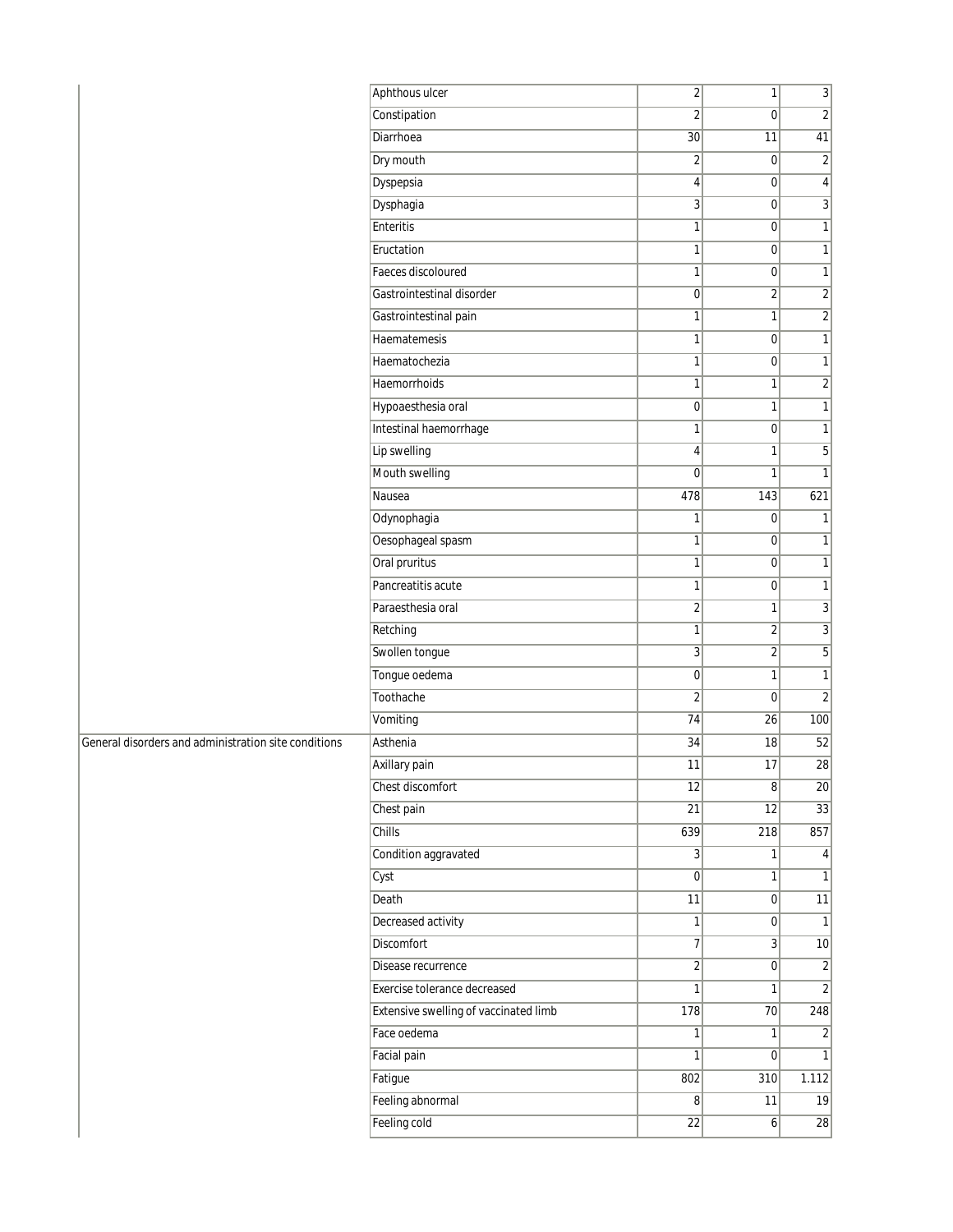| Feeling of body temperature change    | 9              | 1   |                 |
|---------------------------------------|----------------|-----|-----------------|
|                                       |                |     | 10 <sup>1</sup> |
| Gait disturbance                      | 8              | 1   | 9               |
| General physical health deterioration | 1              | 0   | 1               |
| Generalised oedema                    | 0              | 1   | 1               |
| Hangover                              | 3              | 0   | $\overline{3}$  |
| Hyperthermia                          | 0              | 1   | $\mathbf{1}$    |
| Hypothermia                           | 1              | 0   | 1               |
| <b>Illness</b>                        | 3              | 3   | 6               |
| Induration                            | 0              | 1   | 1               |
| Inflammation                          | 1              | 2   | $\overline{3}$  |
| Inflammatory pain                     | 1              | 0   | 1               |
| Influenza like illness                | 93             | 29  | 122             |
| Injected limb mobility decreased      | 2              | 0   | 2               |
| Injection site bruising               | 1              | 0   | 1               |
| Injection site dermatitis             | 1              | 0   | 1               |
| Injection site discomfort             | 1              | 0   | 1               |
| Injection site erythema               | 43             | 44  | 87              |
| Injection site haematoma              | 3              | 1   | 4               |
| Injection site hypersensitivity       | 1              | 2   | 3               |
| Injection site induration             | 11             | 11  | 22              |
| Injection site inflammation           | 3              | 4   | $\overline{7}$  |
| Injection site irritation             | 1              | 0   | 1               |
| Injection site lymphadenopathy        | 2              | 4   | 6               |
| Injection site macule                 | 0              | 3   | 3               |
| Injection site movement impairment    | $\overline{7}$ | 1   | 8               |
| Injection site necrosis               | 0              | 1   | $\mathbf{1}$    |
| Injection site oedema                 | 1              | 2   | 3               |
| Injection site pain                   | 56             | 43  | 99              |
| Injection site paraesthesia           | $\overline{2}$ | 0   | $\overline{c}$  |
| Injection site plaque                 | 2              | 1   | $\overline{3}$  |
| Injection site pruritus               | 11             | 8   | 19              |
| Injection site rash                   | $\overline{2}$ | 4   | $\mathbf{6}$    |
| Injection site reaction               | 560            | 219 | 779             |
| Injection site swelling               | 27             | 27  | 54              |
| Injection site warmth                 | 16             | 8   | 24              |
| Localised oedema                      | 0              | 3   | $\overline{3}$  |
| Malaise                               | 547            | 155 | 702             |
| <b>Mass</b>                           | 0              | 1   | 1               |
| Mucosal inflammation                  | 1              | 0   | 1               |
| Oedema                                | 1              | 0   | 1               |
| Oedema peripheral                     | 5              | 4   | 9               |
| Pain                                  | 30             | 15  | 45              |
| Peripheral swelling                   | 33             | 17  | 50              |
| Pyrexia                               | 736            | 257 | 993             |
| Sense of oppression                   | 3              | 1   | 4               |
| Sensitivity to weather change         | 0              | 1   | $\mathbf{1}$    |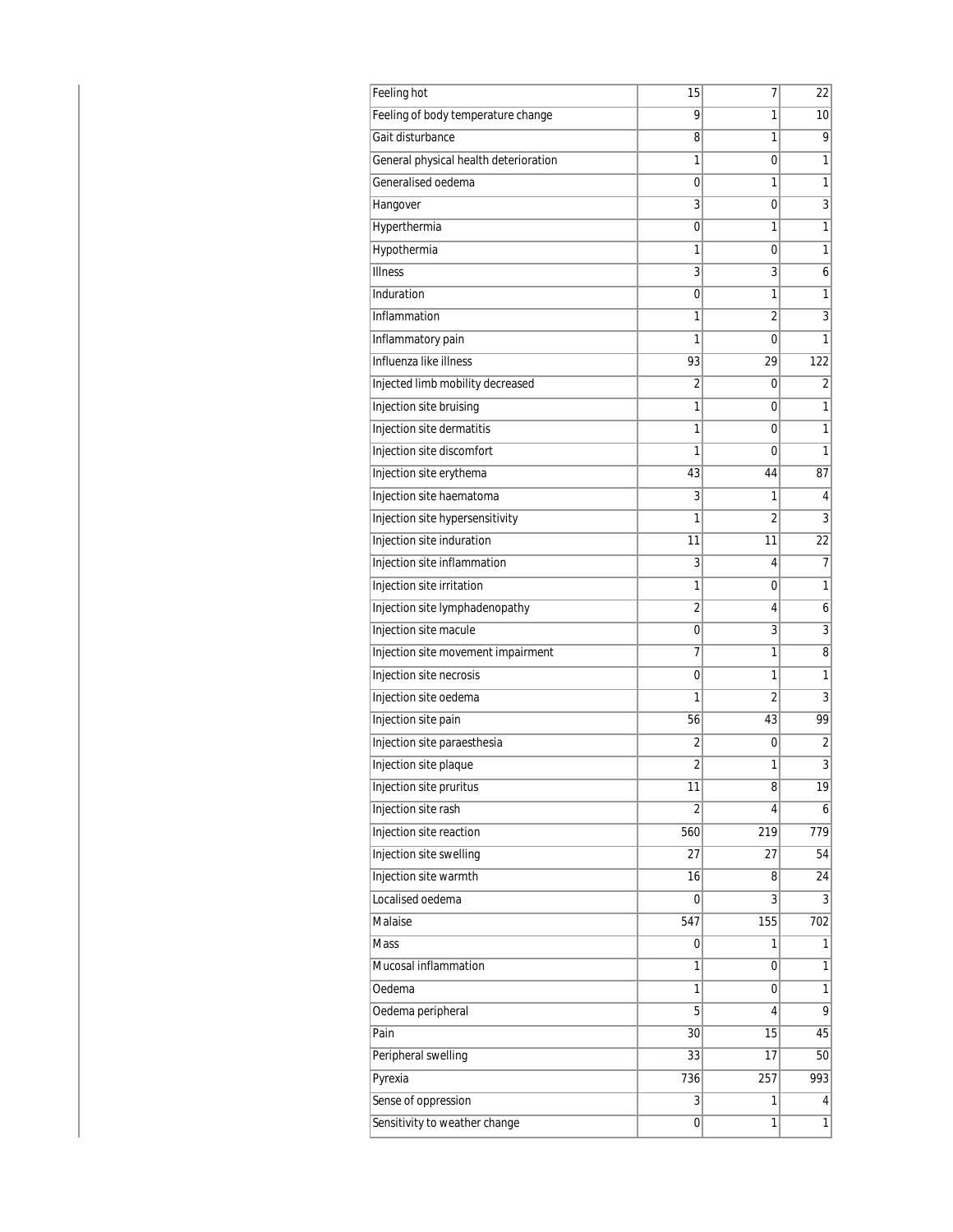|                             | Sudden death                            | 1                | $\overline{0}$ | $\mathbf{1}$            |
|-----------------------------|-----------------------------------------|------------------|----------------|-------------------------|
|                             | Swelling                                | $\overline{3}$   | 3 <sup>1</sup> | 6                       |
|                             | Swelling face                           | $\overline{2}$   | $\overline{2}$ | 4                       |
|                             | Systemic inflammatory response syndrome | $\mathbf{1}$     | 1              | $\overline{\mathbf{c}}$ |
|                             | <b>Tenderness</b>                       | $\overline{0}$   | $\mathbf{1}$   | $\mathbf{1}$            |
|                             | Terminal state                          | $\mathbf{1}$     | $\overline{0}$ | $\mathbf{1}$            |
|                             | Thirst                                  | $\overline{3}$   | $\overline{2}$ | 5                       |
|                             | Vaccination failure                     | $\mathbf{1}$     | $\overline{0}$ | $\mathbf{1}$            |
|                             | Vaccination site bruising               | 0                | 1              | $\mathbf{1}$            |
|                             | Vaccination site erythema               | $\overline{2}$   | 12             | 14                      |
|                             | Vaccination site lymphadenopathy        | 0                | $\overline{2}$ | $\overline{2}$          |
|                             | Vaccination site mass                   | 1                | $\overline{2}$ | $\sqrt{3}$              |
|                             | Vaccination site movement impairment    | $\overline{2}$   | $\overline{2}$ | $\overline{4}$          |
|                             | Vaccination site pain                   | $\mathbf{6}$     | 14             | $\overline{20}$         |
|                             | Vaccination site plaque                 | 0                | $\mathbf{1}$   | $\mathbf{1}$            |
|                             | Vaccination site pruritus               | 0                | 1              | $\mathbf{1}$            |
|                             | Vaccination site reaction               | $\overline{0}$   | 1              | $\mathbf{1}$            |
|                             | Vaccination site swelling               | 3                | 3 <sup>1</sup> | 6                       |
|                             | Vaccination site warmth                 | 0                | $\overline{3}$ | 3                       |
| Hepatobiliary disorders     | Cholestasis                             | $\mathbf{1}$     | $\overline{0}$ | $\mathbf{1}$            |
|                             | Drug-induced liver injury               | $\mathbf{1}$     | $\overline{0}$ | $\mathbf{1}$            |
|                             | Hepatitis                               | 1                | 1              | $\overline{c}$          |
|                             | Liver disorder                          | $\overline{3}$   | $\overline{2}$ | 5                       |
|                             | Ocular icterus                          | $\mathbf{1}$     | $\overline{0}$ | $\mathbf{1}$            |
| Immune system disorders     | Allergy to vaccine                      | $\mathbf{1}$     | $\mathbf{1}$   | $\sqrt{2}$              |
|                             | Anaphylactic reaction                   | 7                | $\overline{2}$ | 9                       |
|                             | Anaphylactic shock                      | $\left 4\right $ | 1              | 5                       |
|                             | Autoimmune disorder                     | 6                | $\mathbf{1}$   | 7                       |
|                             | Drug hypersensitivity                   | 0                | 1              | $\mathbf{1}$            |
|                             | Food allergy                            | $\mathbf{1}$     | $\overline{0}$ | $\mathbf{1}$            |
|                             | Hypersensitivity                        | 8                | 4              | 12                      |
|                             | Immune system disorder                  | 11               | 11             | $\overline{2}$          |
| Infections and infestations | <b>Bronchitis</b>                       | $\overline{0}$   | 1              | $\mathbf{1}$            |
|                             | COVID-19                                | $\overline{22}$  | 10             | 32                      |
|                             | COVID-19 pneumonia                      | 1                | $\overline{0}$ | $\mathbf{1}$            |
|                             | Cellulitis                              | $\overline{2}$   | $\mathbf{1}$   | 3                       |
|                             | Erysipelas                              | 4                | $\overline{0}$ | $\overline{4}$          |
|                             | Herpes virus infection                  | $\overline{0}$   | 1              | $\mathbf{1}$            |
|                             | Herpes zoster                           | 9                | 27             | 36                      |
|                             | Herpes zoster meningoencephalitis       | 1                | $\overline{0}$ | $\mathbf{1}$            |
|                             | Infection                               | 0                | $\mathbf{1}$   | $\mathbf{1}$            |
|                             | Influenza                               | 5 <sup>1</sup>   | $\overline{0}$ | 5                       |
|                             | <b>Localised infection</b>              | 1                | $\overline{0}$ | $\mathbf{1}$            |
|                             | Meningitis viral                        | 1                | 0              | $\mathbf{1}$            |
|                             | Mucosal infection                       | $\overline{2}$   | $\overline{0}$ | $\overline{2}$          |
|                             | <b>Myelitis</b>                         | 1                | $\overline{0}$ | $\mathbf{1}$            |
|                             | Nasopharyngitis                         | $\overline{3}$   | $6 \mid$       | $\overline{9}$          |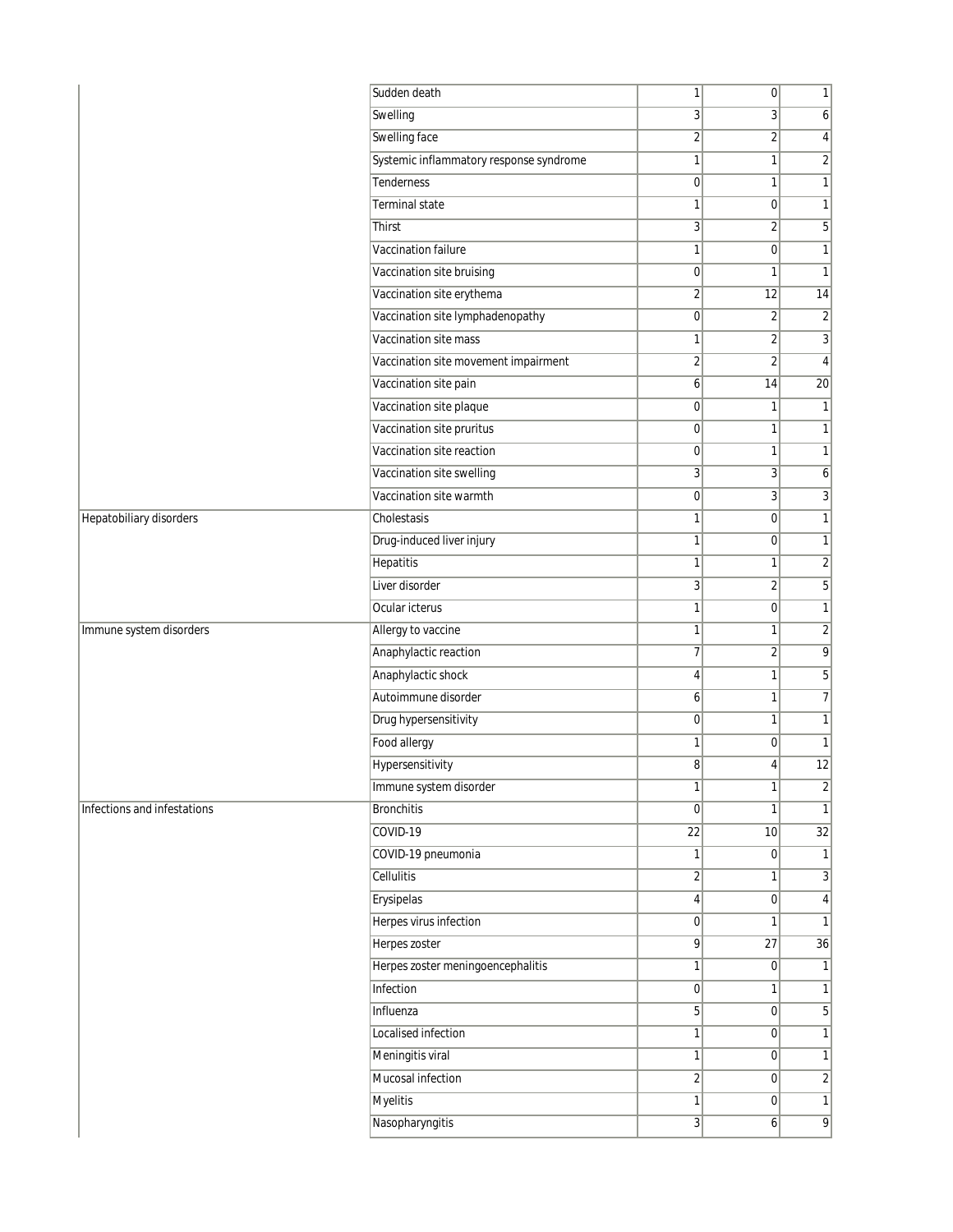| Oral herpes<br>$\overline{2}$<br>$\overline{2}$<br>4<br>Peritonsillar abscess<br>$\mathbf{1}$<br>$\overline{0}$<br>1<br>Pneumonia<br>$\overline{3}$<br>$\overline{0}$<br>3<br>Respiratory tract infection viral<br>1<br>$\overline{0}$<br>1<br>Sinusitis<br>1<br>$\overline{0}$<br>$\mathbf{1}$<br>Skin infection<br>$\mathbf{1}$<br>1<br>$\mathbf 0$<br>Vaccination site joint infection<br>$\mathbf{1}$<br>$\overline{0}$<br>1<br>Vaccination site pustule<br>$\overline{0}$<br>$\mathbf{1}$<br>1<br>Viral infection<br>1<br>$\overline{0}$<br>1<br>Airway burns<br>1<br>$\overline{0}$<br>$\mathbf{1}$<br>Cartilage injury<br>$\mathbf{1}$<br>1<br>$\mathbf 0$<br>Contusion<br>$\overline{2}$<br>$\vert$<br>6<br>$\sqrt{2}$<br>Exposure via breast milk<br>1<br>1<br>Fall<br>8<br>9<br>1<br>$\mathbf{1}$<br>$\overline{0}$<br>Heat stroke<br>1<br>Inappropriate schedule of product administration<br>$\overline{0}$<br>32<br>32<br>Incorrect dose administered<br>$\overline{0}$<br>1<br>1<br>$\overline{2}$<br>Joint injury<br>1<br>1<br>Limb injury<br>$\vert 0 \vert$<br>1<br>1<br>Maternal exposure during pregnancy<br>$\overline{0}$<br>$\mathbf{1}$<br>1<br>Muscle rupture<br>$\overline{0}$<br>$\mathbf{1}$<br>1<br>Musculoskeletal injury<br>$\mathbf{1}$<br>$\overline{0}$<br>1<br>Off label use<br>$\overline{0}$<br>$\overline{2}$<br>$\overline{2}$<br>Product administered to patient of inappropriate<br>$\mathbf{1}$<br>$\overline{0}$<br>1<br>$\overline{2}$<br>5<br>Product dose omission issue<br>3 <sup>1</sup><br>Tracheal injury<br>$\mathbf{1}$<br>$\mathbf{1}$<br>$\mathbf 0$<br>Vaccination complication<br>9<br>5<br>$\left 4\right $<br>$\sqrt{2}$<br>Wound<br>$\mathbf{1}$<br>1<br>Wrong technique in product usage process<br>$\overline{0}$<br>1<br>1<br>Antibody test negative<br>$\overline{0}$<br>$\mathbf{1}$<br>1<br>Arteriogram carotid abnormal<br>1<br> 0 <br>Blood fibrinogen increased<br>$\mathbf{1}$<br>$\overline{0}$<br>1<br>Blood glucose increased<br> 0 <br>1<br>1<br>Blood pressure abnormal<br>$\mathbf{1}$<br>$\overline{0}$<br>1<br>Blood pressure decreased<br>$6\vert$<br>$\overline{3}$<br>9<br><b>Blood pressure increased</b><br>$\overline{2}$<br>4<br>6<br>Blood prolactin decreased<br>1<br> 0 <br>1<br>Blood prolactin increased<br> 0 <br>1<br>1<br>Body temperature abnormal<br>$\mathbf{1}$<br>$\overline{0}$<br>1<br>Body temperature decreased<br>$\mathbf{1}$<br> 0 <br>1<br>Body temperature fluctuation<br>$\overline{c}$<br>$\overline{2}$<br>$\overline{0}$<br>Body temperature increased<br>$\overline{2}$<br>3<br>$\mathbf{1}$<br>C-reactive protein increased<br>$\overline{7}$<br>9<br>$\overline{2}$<br>Carbohydrate antigen 19-9 increased<br> 0 <br>1<br>1<br>Ejection fraction decreased<br>$\mathbf{1}$<br> 0 <br>$\mathbf{1}$<br>Electrocardiogram ST segment elevation<br>$\overline{2}$<br>$\overline{2}$<br> 0 |                                                | Ophthalmic herpes zoster | $\mathbf{1}$ | 0 | 1 |
|-------------------------------------------------------------------------------------------------------------------------------------------------------------------------------------------------------------------------------------------------------------------------------------------------------------------------------------------------------------------------------------------------------------------------------------------------------------------------------------------------------------------------------------------------------------------------------------------------------------------------------------------------------------------------------------------------------------------------------------------------------------------------------------------------------------------------------------------------------------------------------------------------------------------------------------------------------------------------------------------------------------------------------------------------------------------------------------------------------------------------------------------------------------------------------------------------------------------------------------------------------------------------------------------------------------------------------------------------------------------------------------------------------------------------------------------------------------------------------------------------------------------------------------------------------------------------------------------------------------------------------------------------------------------------------------------------------------------------------------------------------------------------------------------------------------------------------------------------------------------------------------------------------------------------------------------------------------------------------------------------------------------------------------------------------------------------------------------------------------------------------------------------------------------------------------------------------------------------------------------------------------------------------------------------------------------------------------------------------------------------------------------------------------------------------------------------------------------------------------------------------------------------------------------------------------------------------------------------------------------------------------------------------------------------------------------------------------------------------------------------------------------------------------------------------------------------------------------------------------------------------------------------------|------------------------------------------------|--------------------------|--------------|---|---|
|                                                                                                                                                                                                                                                                                                                                                                                                                                                                                                                                                                                                                                                                                                                                                                                                                                                                                                                                                                                                                                                                                                                                                                                                                                                                                                                                                                                                                                                                                                                                                                                                                                                                                                                                                                                                                                                                                                                                                                                                                                                                                                                                                                                                                                                                                                                                                                                                                                                                                                                                                                                                                                                                                                                                                                                                                                                                                                       |                                                |                          |              |   |   |
|                                                                                                                                                                                                                                                                                                                                                                                                                                                                                                                                                                                                                                                                                                                                                                                                                                                                                                                                                                                                                                                                                                                                                                                                                                                                                                                                                                                                                                                                                                                                                                                                                                                                                                                                                                                                                                                                                                                                                                                                                                                                                                                                                                                                                                                                                                                                                                                                                                                                                                                                                                                                                                                                                                                                                                                                                                                                                                       |                                                |                          |              |   |   |
|                                                                                                                                                                                                                                                                                                                                                                                                                                                                                                                                                                                                                                                                                                                                                                                                                                                                                                                                                                                                                                                                                                                                                                                                                                                                                                                                                                                                                                                                                                                                                                                                                                                                                                                                                                                                                                                                                                                                                                                                                                                                                                                                                                                                                                                                                                                                                                                                                                                                                                                                                                                                                                                                                                                                                                                                                                                                                                       |                                                |                          |              |   |   |
|                                                                                                                                                                                                                                                                                                                                                                                                                                                                                                                                                                                                                                                                                                                                                                                                                                                                                                                                                                                                                                                                                                                                                                                                                                                                                                                                                                                                                                                                                                                                                                                                                                                                                                                                                                                                                                                                                                                                                                                                                                                                                                                                                                                                                                                                                                                                                                                                                                                                                                                                                                                                                                                                                                                                                                                                                                                                                                       |                                                |                          |              |   |   |
|                                                                                                                                                                                                                                                                                                                                                                                                                                                                                                                                                                                                                                                                                                                                                                                                                                                                                                                                                                                                                                                                                                                                                                                                                                                                                                                                                                                                                                                                                                                                                                                                                                                                                                                                                                                                                                                                                                                                                                                                                                                                                                                                                                                                                                                                                                                                                                                                                                                                                                                                                                                                                                                                                                                                                                                                                                                                                                       |                                                |                          |              |   |   |
|                                                                                                                                                                                                                                                                                                                                                                                                                                                                                                                                                                                                                                                                                                                                                                                                                                                                                                                                                                                                                                                                                                                                                                                                                                                                                                                                                                                                                                                                                                                                                                                                                                                                                                                                                                                                                                                                                                                                                                                                                                                                                                                                                                                                                                                                                                                                                                                                                                                                                                                                                                                                                                                                                                                                                                                                                                                                                                       |                                                |                          |              |   |   |
|                                                                                                                                                                                                                                                                                                                                                                                                                                                                                                                                                                                                                                                                                                                                                                                                                                                                                                                                                                                                                                                                                                                                                                                                                                                                                                                                                                                                                                                                                                                                                                                                                                                                                                                                                                                                                                                                                                                                                                                                                                                                                                                                                                                                                                                                                                                                                                                                                                                                                                                                                                                                                                                                                                                                                                                                                                                                                                       |                                                |                          |              |   |   |
|                                                                                                                                                                                                                                                                                                                                                                                                                                                                                                                                                                                                                                                                                                                                                                                                                                                                                                                                                                                                                                                                                                                                                                                                                                                                                                                                                                                                                                                                                                                                                                                                                                                                                                                                                                                                                                                                                                                                                                                                                                                                                                                                                                                                                                                                                                                                                                                                                                                                                                                                                                                                                                                                                                                                                                                                                                                                                                       |                                                |                          |              |   |   |
|                                                                                                                                                                                                                                                                                                                                                                                                                                                                                                                                                                                                                                                                                                                                                                                                                                                                                                                                                                                                                                                                                                                                                                                                                                                                                                                                                                                                                                                                                                                                                                                                                                                                                                                                                                                                                                                                                                                                                                                                                                                                                                                                                                                                                                                                                                                                                                                                                                                                                                                                                                                                                                                                                                                                                                                                                                                                                                       |                                                |                          |              |   |   |
|                                                                                                                                                                                                                                                                                                                                                                                                                                                                                                                                                                                                                                                                                                                                                                                                                                                                                                                                                                                                                                                                                                                                                                                                                                                                                                                                                                                                                                                                                                                                                                                                                                                                                                                                                                                                                                                                                                                                                                                                                                                                                                                                                                                                                                                                                                                                                                                                                                                                                                                                                                                                                                                                                                                                                                                                                                                                                                       | Injury, poisoning and procedural complications |                          |              |   |   |
|                                                                                                                                                                                                                                                                                                                                                                                                                                                                                                                                                                                                                                                                                                                                                                                                                                                                                                                                                                                                                                                                                                                                                                                                                                                                                                                                                                                                                                                                                                                                                                                                                                                                                                                                                                                                                                                                                                                                                                                                                                                                                                                                                                                                                                                                                                                                                                                                                                                                                                                                                                                                                                                                                                                                                                                                                                                                                                       |                                                |                          |              |   |   |
|                                                                                                                                                                                                                                                                                                                                                                                                                                                                                                                                                                                                                                                                                                                                                                                                                                                                                                                                                                                                                                                                                                                                                                                                                                                                                                                                                                                                                                                                                                                                                                                                                                                                                                                                                                                                                                                                                                                                                                                                                                                                                                                                                                                                                                                                                                                                                                                                                                                                                                                                                                                                                                                                                                                                                                                                                                                                                                       |                                                |                          |              |   |   |
|                                                                                                                                                                                                                                                                                                                                                                                                                                                                                                                                                                                                                                                                                                                                                                                                                                                                                                                                                                                                                                                                                                                                                                                                                                                                                                                                                                                                                                                                                                                                                                                                                                                                                                                                                                                                                                                                                                                                                                                                                                                                                                                                                                                                                                                                                                                                                                                                                                                                                                                                                                                                                                                                                                                                                                                                                                                                                                       |                                                |                          |              |   |   |
|                                                                                                                                                                                                                                                                                                                                                                                                                                                                                                                                                                                                                                                                                                                                                                                                                                                                                                                                                                                                                                                                                                                                                                                                                                                                                                                                                                                                                                                                                                                                                                                                                                                                                                                                                                                                                                                                                                                                                                                                                                                                                                                                                                                                                                                                                                                                                                                                                                                                                                                                                                                                                                                                                                                                                                                                                                                                                                       |                                                |                          |              |   |   |
|                                                                                                                                                                                                                                                                                                                                                                                                                                                                                                                                                                                                                                                                                                                                                                                                                                                                                                                                                                                                                                                                                                                                                                                                                                                                                                                                                                                                                                                                                                                                                                                                                                                                                                                                                                                                                                                                                                                                                                                                                                                                                                                                                                                                                                                                                                                                                                                                                                                                                                                                                                                                                                                                                                                                                                                                                                                                                                       |                                                |                          |              |   |   |
|                                                                                                                                                                                                                                                                                                                                                                                                                                                                                                                                                                                                                                                                                                                                                                                                                                                                                                                                                                                                                                                                                                                                                                                                                                                                                                                                                                                                                                                                                                                                                                                                                                                                                                                                                                                                                                                                                                                                                                                                                                                                                                                                                                                                                                                                                                                                                                                                                                                                                                                                                                                                                                                                                                                                                                                                                                                                                                       |                                                |                          |              |   |   |
|                                                                                                                                                                                                                                                                                                                                                                                                                                                                                                                                                                                                                                                                                                                                                                                                                                                                                                                                                                                                                                                                                                                                                                                                                                                                                                                                                                                                                                                                                                                                                                                                                                                                                                                                                                                                                                                                                                                                                                                                                                                                                                                                                                                                                                                                                                                                                                                                                                                                                                                                                                                                                                                                                                                                                                                                                                                                                                       |                                                |                          |              |   |   |
|                                                                                                                                                                                                                                                                                                                                                                                                                                                                                                                                                                                                                                                                                                                                                                                                                                                                                                                                                                                                                                                                                                                                                                                                                                                                                                                                                                                                                                                                                                                                                                                                                                                                                                                                                                                                                                                                                                                                                                                                                                                                                                                                                                                                                                                                                                                                                                                                                                                                                                                                                                                                                                                                                                                                                                                                                                                                                                       |                                                |                          |              |   |   |
|                                                                                                                                                                                                                                                                                                                                                                                                                                                                                                                                                                                                                                                                                                                                                                                                                                                                                                                                                                                                                                                                                                                                                                                                                                                                                                                                                                                                                                                                                                                                                                                                                                                                                                                                                                                                                                                                                                                                                                                                                                                                                                                                                                                                                                                                                                                                                                                                                                                                                                                                                                                                                                                                                                                                                                                                                                                                                                       |                                                |                          |              |   |   |
|                                                                                                                                                                                                                                                                                                                                                                                                                                                                                                                                                                                                                                                                                                                                                                                                                                                                                                                                                                                                                                                                                                                                                                                                                                                                                                                                                                                                                                                                                                                                                                                                                                                                                                                                                                                                                                                                                                                                                                                                                                                                                                                                                                                                                                                                                                                                                                                                                                                                                                                                                                                                                                                                                                                                                                                                                                                                                                       |                                                |                          |              |   |   |
|                                                                                                                                                                                                                                                                                                                                                                                                                                                                                                                                                                                                                                                                                                                                                                                                                                                                                                                                                                                                                                                                                                                                                                                                                                                                                                                                                                                                                                                                                                                                                                                                                                                                                                                                                                                                                                                                                                                                                                                                                                                                                                                                                                                                                                                                                                                                                                                                                                                                                                                                                                                                                                                                                                                                                                                                                                                                                                       |                                                |                          |              |   |   |
|                                                                                                                                                                                                                                                                                                                                                                                                                                                                                                                                                                                                                                                                                                                                                                                                                                                                                                                                                                                                                                                                                                                                                                                                                                                                                                                                                                                                                                                                                                                                                                                                                                                                                                                                                                                                                                                                                                                                                                                                                                                                                                                                                                                                                                                                                                                                                                                                                                                                                                                                                                                                                                                                                                                                                                                                                                                                                                       |                                                |                          |              |   |   |
|                                                                                                                                                                                                                                                                                                                                                                                                                                                                                                                                                                                                                                                                                                                                                                                                                                                                                                                                                                                                                                                                                                                                                                                                                                                                                                                                                                                                                                                                                                                                                                                                                                                                                                                                                                                                                                                                                                                                                                                                                                                                                                                                                                                                                                                                                                                                                                                                                                                                                                                                                                                                                                                                                                                                                                                                                                                                                                       |                                                |                          |              |   |   |
|                                                                                                                                                                                                                                                                                                                                                                                                                                                                                                                                                                                                                                                                                                                                                                                                                                                                                                                                                                                                                                                                                                                                                                                                                                                                                                                                                                                                                                                                                                                                                                                                                                                                                                                                                                                                                                                                                                                                                                                                                                                                                                                                                                                                                                                                                                                                                                                                                                                                                                                                                                                                                                                                                                                                                                                                                                                                                                       |                                                |                          |              |   |   |
|                                                                                                                                                                                                                                                                                                                                                                                                                                                                                                                                                                                                                                                                                                                                                                                                                                                                                                                                                                                                                                                                                                                                                                                                                                                                                                                                                                                                                                                                                                                                                                                                                                                                                                                                                                                                                                                                                                                                                                                                                                                                                                                                                                                                                                                                                                                                                                                                                                                                                                                                                                                                                                                                                                                                                                                                                                                                                                       |                                                |                          |              |   |   |
|                                                                                                                                                                                                                                                                                                                                                                                                                                                                                                                                                                                                                                                                                                                                                                                                                                                                                                                                                                                                                                                                                                                                                                                                                                                                                                                                                                                                                                                                                                                                                                                                                                                                                                                                                                                                                                                                                                                                                                                                                                                                                                                                                                                                                                                                                                                                                                                                                                                                                                                                                                                                                                                                                                                                                                                                                                                                                                       |                                                |                          |              |   |   |
|                                                                                                                                                                                                                                                                                                                                                                                                                                                                                                                                                                                                                                                                                                                                                                                                                                                                                                                                                                                                                                                                                                                                                                                                                                                                                                                                                                                                                                                                                                                                                                                                                                                                                                                                                                                                                                                                                                                                                                                                                                                                                                                                                                                                                                                                                                                                                                                                                                                                                                                                                                                                                                                                                                                                                                                                                                                                                                       |                                                |                          |              |   |   |
|                                                                                                                                                                                                                                                                                                                                                                                                                                                                                                                                                                                                                                                                                                                                                                                                                                                                                                                                                                                                                                                                                                                                                                                                                                                                                                                                                                                                                                                                                                                                                                                                                                                                                                                                                                                                                                                                                                                                                                                                                                                                                                                                                                                                                                                                                                                                                                                                                                                                                                                                                                                                                                                                                                                                                                                                                                                                                                       |                                                |                          |              |   |   |
|                                                                                                                                                                                                                                                                                                                                                                                                                                                                                                                                                                                                                                                                                                                                                                                                                                                                                                                                                                                                                                                                                                                                                                                                                                                                                                                                                                                                                                                                                                                                                                                                                                                                                                                                                                                                                                                                                                                                                                                                                                                                                                                                                                                                                                                                                                                                                                                                                                                                                                                                                                                                                                                                                                                                                                                                                                                                                                       |                                                |                          |              |   |   |
|                                                                                                                                                                                                                                                                                                                                                                                                                                                                                                                                                                                                                                                                                                                                                                                                                                                                                                                                                                                                                                                                                                                                                                                                                                                                                                                                                                                                                                                                                                                                                                                                                                                                                                                                                                                                                                                                                                                                                                                                                                                                                                                                                                                                                                                                                                                                                                                                                                                                                                                                                                                                                                                                                                                                                                                                                                                                                                       | Investigations                                 |                          |              |   |   |
|                                                                                                                                                                                                                                                                                                                                                                                                                                                                                                                                                                                                                                                                                                                                                                                                                                                                                                                                                                                                                                                                                                                                                                                                                                                                                                                                                                                                                                                                                                                                                                                                                                                                                                                                                                                                                                                                                                                                                                                                                                                                                                                                                                                                                                                                                                                                                                                                                                                                                                                                                                                                                                                                                                                                                                                                                                                                                                       |                                                |                          |              |   |   |
|                                                                                                                                                                                                                                                                                                                                                                                                                                                                                                                                                                                                                                                                                                                                                                                                                                                                                                                                                                                                                                                                                                                                                                                                                                                                                                                                                                                                                                                                                                                                                                                                                                                                                                                                                                                                                                                                                                                                                                                                                                                                                                                                                                                                                                                                                                                                                                                                                                                                                                                                                                                                                                                                                                                                                                                                                                                                                                       |                                                |                          |              |   |   |
|                                                                                                                                                                                                                                                                                                                                                                                                                                                                                                                                                                                                                                                                                                                                                                                                                                                                                                                                                                                                                                                                                                                                                                                                                                                                                                                                                                                                                                                                                                                                                                                                                                                                                                                                                                                                                                                                                                                                                                                                                                                                                                                                                                                                                                                                                                                                                                                                                                                                                                                                                                                                                                                                                                                                                                                                                                                                                                       |                                                |                          |              |   |   |
|                                                                                                                                                                                                                                                                                                                                                                                                                                                                                                                                                                                                                                                                                                                                                                                                                                                                                                                                                                                                                                                                                                                                                                                                                                                                                                                                                                                                                                                                                                                                                                                                                                                                                                                                                                                                                                                                                                                                                                                                                                                                                                                                                                                                                                                                                                                                                                                                                                                                                                                                                                                                                                                                                                                                                                                                                                                                                                       |                                                |                          |              |   |   |
|                                                                                                                                                                                                                                                                                                                                                                                                                                                                                                                                                                                                                                                                                                                                                                                                                                                                                                                                                                                                                                                                                                                                                                                                                                                                                                                                                                                                                                                                                                                                                                                                                                                                                                                                                                                                                                                                                                                                                                                                                                                                                                                                                                                                                                                                                                                                                                                                                                                                                                                                                                                                                                                                                                                                                                                                                                                                                                       |                                                |                          |              |   |   |
|                                                                                                                                                                                                                                                                                                                                                                                                                                                                                                                                                                                                                                                                                                                                                                                                                                                                                                                                                                                                                                                                                                                                                                                                                                                                                                                                                                                                                                                                                                                                                                                                                                                                                                                                                                                                                                                                                                                                                                                                                                                                                                                                                                                                                                                                                                                                                                                                                                                                                                                                                                                                                                                                                                                                                                                                                                                                                                       |                                                |                          |              |   |   |
|                                                                                                                                                                                                                                                                                                                                                                                                                                                                                                                                                                                                                                                                                                                                                                                                                                                                                                                                                                                                                                                                                                                                                                                                                                                                                                                                                                                                                                                                                                                                                                                                                                                                                                                                                                                                                                                                                                                                                                                                                                                                                                                                                                                                                                                                                                                                                                                                                                                                                                                                                                                                                                                                                                                                                                                                                                                                                                       |                                                |                          |              |   |   |
|                                                                                                                                                                                                                                                                                                                                                                                                                                                                                                                                                                                                                                                                                                                                                                                                                                                                                                                                                                                                                                                                                                                                                                                                                                                                                                                                                                                                                                                                                                                                                                                                                                                                                                                                                                                                                                                                                                                                                                                                                                                                                                                                                                                                                                                                                                                                                                                                                                                                                                                                                                                                                                                                                                                                                                                                                                                                                                       |                                                |                          |              |   |   |
|                                                                                                                                                                                                                                                                                                                                                                                                                                                                                                                                                                                                                                                                                                                                                                                                                                                                                                                                                                                                                                                                                                                                                                                                                                                                                                                                                                                                                                                                                                                                                                                                                                                                                                                                                                                                                                                                                                                                                                                                                                                                                                                                                                                                                                                                                                                                                                                                                                                                                                                                                                                                                                                                                                                                                                                                                                                                                                       |                                                |                          |              |   |   |
|                                                                                                                                                                                                                                                                                                                                                                                                                                                                                                                                                                                                                                                                                                                                                                                                                                                                                                                                                                                                                                                                                                                                                                                                                                                                                                                                                                                                                                                                                                                                                                                                                                                                                                                                                                                                                                                                                                                                                                                                                                                                                                                                                                                                                                                                                                                                                                                                                                                                                                                                                                                                                                                                                                                                                                                                                                                                                                       |                                                |                          |              |   |   |
|                                                                                                                                                                                                                                                                                                                                                                                                                                                                                                                                                                                                                                                                                                                                                                                                                                                                                                                                                                                                                                                                                                                                                                                                                                                                                                                                                                                                                                                                                                                                                                                                                                                                                                                                                                                                                                                                                                                                                                                                                                                                                                                                                                                                                                                                                                                                                                                                                                                                                                                                                                                                                                                                                                                                                                                                                                                                                                       |                                                |                          |              |   |   |
|                                                                                                                                                                                                                                                                                                                                                                                                                                                                                                                                                                                                                                                                                                                                                                                                                                                                                                                                                                                                                                                                                                                                                                                                                                                                                                                                                                                                                                                                                                                                                                                                                                                                                                                                                                                                                                                                                                                                                                                                                                                                                                                                                                                                                                                                                                                                                                                                                                                                                                                                                                                                                                                                                                                                                                                                                                                                                                       |                                                |                          |              |   |   |
|                                                                                                                                                                                                                                                                                                                                                                                                                                                                                                                                                                                                                                                                                                                                                                                                                                                                                                                                                                                                                                                                                                                                                                                                                                                                                                                                                                                                                                                                                                                                                                                                                                                                                                                                                                                                                                                                                                                                                                                                                                                                                                                                                                                                                                                                                                                                                                                                                                                                                                                                                                                                                                                                                                                                                                                                                                                                                                       |                                                |                          |              |   |   |
|                                                                                                                                                                                                                                                                                                                                                                                                                                                                                                                                                                                                                                                                                                                                                                                                                                                                                                                                                                                                                                                                                                                                                                                                                                                                                                                                                                                                                                                                                                                                                                                                                                                                                                                                                                                                                                                                                                                                                                                                                                                                                                                                                                                                                                                                                                                                                                                                                                                                                                                                                                                                                                                                                                                                                                                                                                                                                                       |                                                |                          |              |   |   |
|                                                                                                                                                                                                                                                                                                                                                                                                                                                                                                                                                                                                                                                                                                                                                                                                                                                                                                                                                                                                                                                                                                                                                                                                                                                                                                                                                                                                                                                                                                                                                                                                                                                                                                                                                                                                                                                                                                                                                                                                                                                                                                                                                                                                                                                                                                                                                                                                                                                                                                                                                                                                                                                                                                                                                                                                                                                                                                       |                                                |                          |              |   |   |
|                                                                                                                                                                                                                                                                                                                                                                                                                                                                                                                                                                                                                                                                                                                                                                                                                                                                                                                                                                                                                                                                                                                                                                                                                                                                                                                                                                                                                                                                                                                                                                                                                                                                                                                                                                                                                                                                                                                                                                                                                                                                                                                                                                                                                                                                                                                                                                                                                                                                                                                                                                                                                                                                                                                                                                                                                                                                                                       |                                                |                          |              |   |   |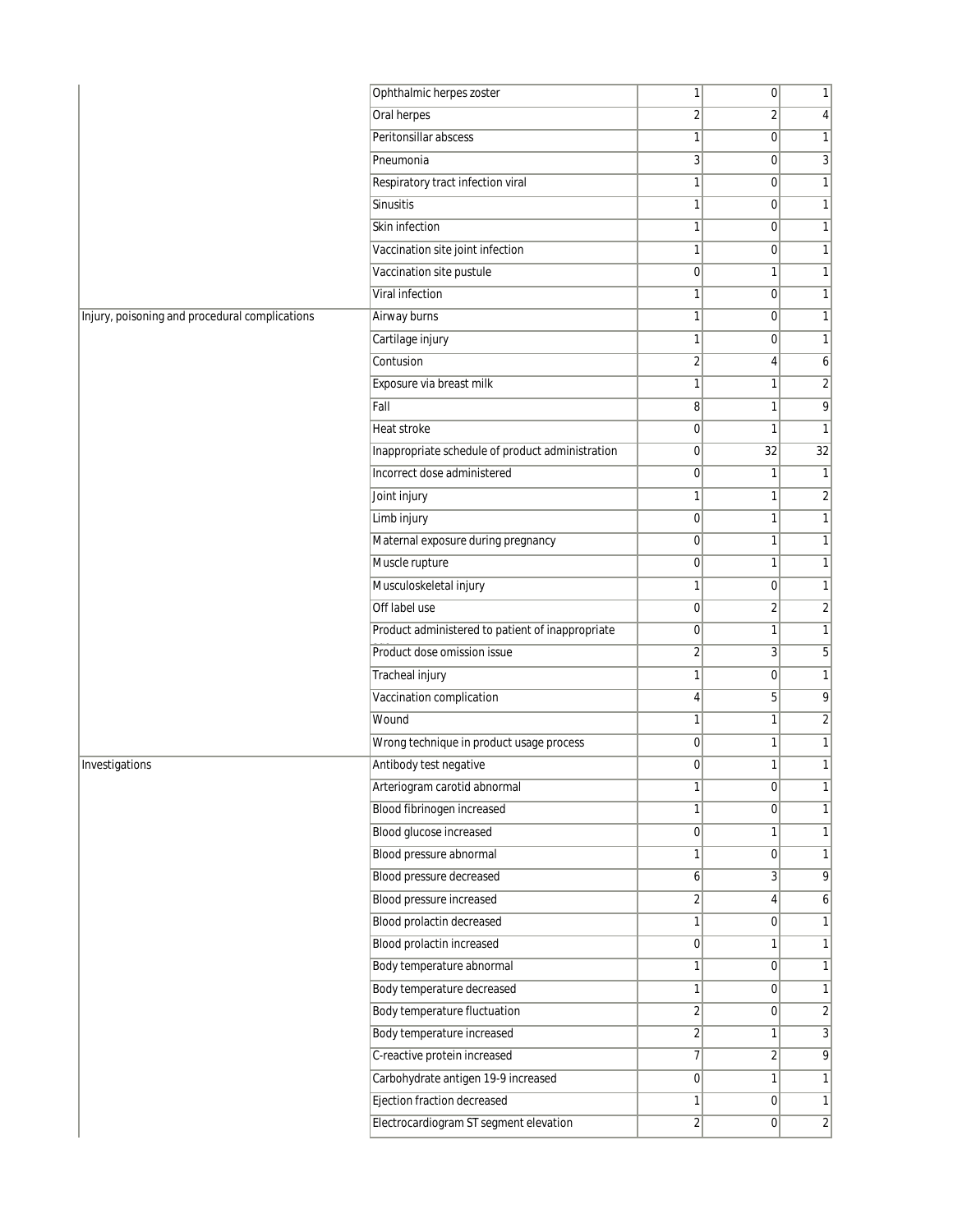| Fibrin D dimer increased                                                  | $\mathbf{6}$   | $\overline{0}$ | 6                |
|---------------------------------------------------------------------------|----------------|----------------|------------------|
| Heart rate decreased                                                      | 1              | $\Omega$       | $\mathbf{1}$     |
| Heart rate increased                                                      | 13             | 6              | $\overline{19}$  |
| Heart rate irregular                                                      | $\overline{2}$ | 1              | 3                |
| Hormone level abnormal                                                    | $\sqrt{2}$     | 4              | 6                |
| Liver function test abnormal                                              | $\sqrt{2}$     | 0              | $\overline{2}$   |
| Oxygen saturation decreased                                               | 5              | 1              | 6                |
| Platelet count decreased                                                  | $\overline{2}$ | 0              | $\overline{2}$   |
| Red blood cell count decreased                                            | $\mathbf{1}$   | 0              | $\mathbf{1}$     |
| Red blood cell sedimentation rate increased                               | 1              | 0              | 1                |
| Respiratory rate increased                                                | $\overline{2}$ | 0              | $\sqrt{2}$       |
| SARS-CoV-2 antibody test positive                                         | 1              | $\mathbf 0$    | $\mathbf{1}$     |
| SARS-CoV-2 test negative                                                  | $\overline{2}$ | 0              | $\sqrt{2}$       |
| SARS-CoV-2 test positive                                                  | 3              | 3              | 6                |
| Serum ferritin increased                                                  | $\mathbf{1}$   | 0              | 1                |
| Troponin increased                                                        | $\overline{4}$ | 0              | 4                |
| Weight decreased                                                          | 5              | 4              | 9                |
| Weight increased                                                          | 3              | 0              | 3                |
| White blood cell count decreased                                          | 1              | 0              | $\mathbf{1}$     |
| Metabolism and nutrition disorders<br>Decreased appetite                  | 32             | 8              | 40               |
| Dehydration                                                               | $\mathbf{1}$   | 3              | 4                |
| Fluid retention                                                           | 1              | $\mathbf 0$    | $\mathbf{1}$     |
| Folate deficiency                                                         | 1              | 0              | 1                |
| Hypercholesterolaemia                                                     | $\mathbf 0$    | 1              | $\mathbf{1}$     |
| Hyperglycaemia                                                            | $\mathbf{1}$   | 0              | 1                |
| Lactic acidosis                                                           | 1              | 0              | $\mathbf{1}$     |
| Vitamin B12 deficiency                                                    | $\mathbf{1}$   | 0              | $\mathbf{1}$     |
| Ankylosing spondylitis<br>Musculoskeletal and connective tissue disorders | $\mathbf{1}$   | 0              | 1                |
| Arthralgia                                                                | 412            | 138            | 550              |
| Axillary mass                                                             | 4              | 5              | 9                |
| Back pain                                                                 | 22             | 10             | $\overline{32}$  |
| Bone pain                                                                 | $\frac{3}{2}$  | $\overline{0}$ | $\frac{3}{2}$    |
| Groin pain                                                                | $\mathbf{1}$   | 1              | $\sqrt{2}$       |
| Hand deformity                                                            | 0              | 1              | $\mathbf{1}$     |
| Joint stiffness                                                           | $\mathbf{1}$   | $\mathbf 0$    | $\mathbf{1}$     |
| Joint swelling                                                            | $\overline{3}$ | 3 <sup>1</sup> | 6                |
| Limb discomfort                                                           | 15             | 14             | 29               |
| Muscle fatigue                                                            | $\overline{0}$ | 1              | $\mathbf{1}$     |
| Muscle rigidity                                                           | 3              | $\overline{0}$ | $\sqrt{3}$       |
| Muscle spasms                                                             | $\mathbf{6}$   | 5              | 11               |
| Muscle twitching                                                          | $\mathbf{1}$   | $\overline{0}$ | $\mathbf{1}$     |
| Muscular weakness                                                         | 13             | 4              | 17               |
| Musculoskeletal chest pain                                                | 0              | 2              | $\overline{2}$   |
| Musculoskeletal discomfort                                                | $\overline{2}$ | $\overline{0}$ | $\overline{2}$   |
| Musculoskeletal stiffness                                                 | 25             | 11             | 36               |
| Myalgia                                                                   | 705            | 288            | $\overline{993}$ |
| Neck pain                                                                 | $\overline{9}$ | 9              | 18               |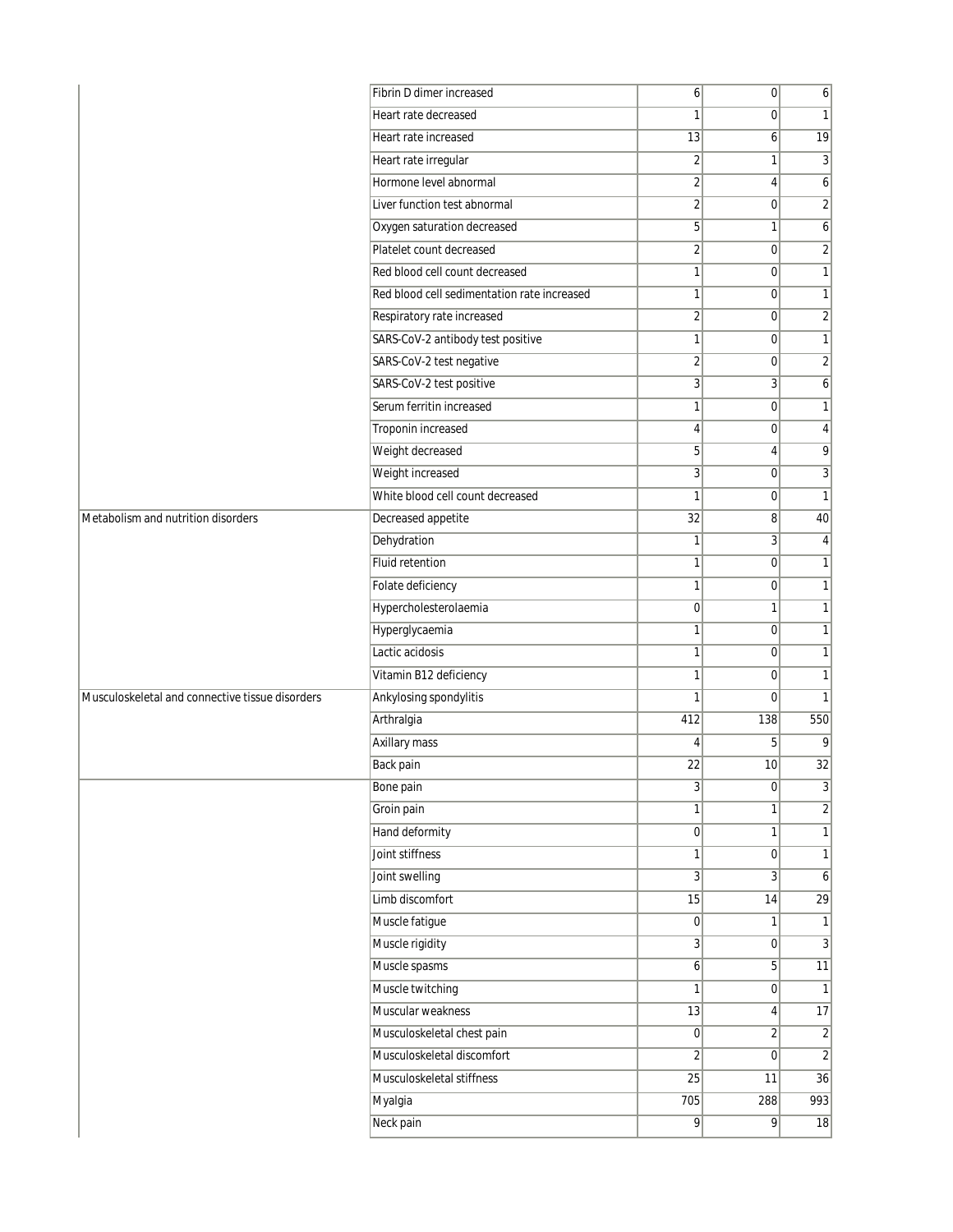|                                                         | Pain in extremity                  | 78               | 45              | 123                          |
|---------------------------------------------------------|------------------------------------|------------------|-----------------|------------------------------|
|                                                         | Pain in jaw                        | 1                | 0               | 1                            |
|                                                         | Periarthritis                      | 1                | 2               | 3                            |
|                                                         | Polyarthritis                      | 1                | $\overline{0}$  | $\mathbf{1}$                 |
|                                                         | Polymyalgia rheumatica             | $\mathbf 0$      | 1               | $\mathbf{1}$                 |
|                                                         | Rheumatic disorder                 | $\mathbf{1}$     | $\overline{0}$  | $\mathbf{1}$                 |
|                                                         | Rheumatoid arthritis               | $\overline{0}$   | 1               | 1                            |
|                                                         | Tendon pain                        | 1                | 0               | 1                            |
|                                                         | Tendonitis                         | 1                | 1               | $\left  \frac{2}{2} \right $ |
|                                                         | Torticollis                        | $\sqrt{2}$       | 0               | $\left  \frac{2}{2} \right $ |
| Neoplasms benign, malignant and unspecified (incl cysts | Basal cell carcinoma               | 1                | $\overline{0}$  | 1                            |
| and polyps)                                             | Chronic lymphocytic leukaemia      | 1                | $\overline{0}$  | 1                            |
| Nervous system disorders                                | Ageusia                            | 5                | 2               | $\overline{7}$               |
|                                                         | Altered state of consciousness     | 1                | 0               | $\mathbf{1}$                 |
|                                                         | Amnesia                            | $\mathbf 0$      | 1               | $\mathbf{1}$                 |
|                                                         | Anosmia                            | 1                | $\overline{0}$  | $\mathbf{1}$                 |
|                                                         | Aphasia                            | 1                | 1               | $\overline{2}$               |
|                                                         | <b>Balance disorder</b>            | 6                | 3               | $\overline{9}$               |
|                                                         | Bell's palsy                       | $\boldsymbol{0}$ | 1               | $\mathbf{1}$                 |
|                                                         | <b>Burning sensation</b>           | 4                | 7               | 11                           |
|                                                         | Central pain syndrome              | 1                | $\overline{0}$  | $\mathbf{1}$                 |
|                                                         | Cerebral artery thrombosis         | 1                | $\overline{0}$  | 1                            |
|                                                         | Cerebral haemorrhage               | 1                | 0               | 1                            |
|                                                         | Cerebral thrombosis                | 1                | 0               | $\mathbf{1}$                 |
|                                                         | Cerebrovascular accident           | 7                | 1               | 8 <sup>2</sup>               |
|                                                         | Cervicobrachial syndrome           | $\overline{0}$   | 1               | 1                            |
|                                                         | Cognitive disorder                 | 1                | $\overline{0}$  | 1                            |
|                                                         | Coordination abnormal              | 3                | 0               | 3                            |
|                                                         | Diplegia                           | 1                | 1               | $\overline{2}$               |
|                                                         | Disturbance in attention           | 8                | $\overline{2}$  | 10                           |
|                                                         | <b>Dizziness</b>                   | 44               | 17              | 61                           |
|                                                         | Dizziness postural                 | L                | $\vert 0 \vert$ |                              |
|                                                         | Dysarthria                         | $\mathbf{1}$     | $\overline{0}$  | 1                            |
|                                                         | Dysgeusia                          | $\overline{2}$   | $\overline{0}$  | $\left  \frac{2}{2} \right $ |
|                                                         | Dysstasia                          | 4                | 1               | $\overline{5}$               |
|                                                         | Dystonia                           | 1                | $\overline{0}$  | 1                            |
|                                                         | Electric shock sensation           | 0                | 1               | 1                            |
|                                                         | Epilepsy                           | $\overline{2}$   | $\overline{0}$  | $\overline{2}$               |
|                                                         | <b>Facial paralysis</b>            | 5 <sup>1</sup>   | 4               | $\overline{9}$               |
|                                                         | Formication                        | 1                | $\overline{0}$  | 1                            |
|                                                         | Guillain-Barre syndrome            | $\overline{2}$   | $\overline{0}$  | $\overline{2}$               |
|                                                         | Haemorrhagic transformation stroke | $\mathbf{1}$     | 0               | 1                            |
|                                                         | <b>Head discomfort</b>             | $\mathbf{6}$     | $\overline{2}$  | 8                            |
|                                                         | Headache                           | 740              | 265             | 1.005                        |
|                                                         | Hemianopia                         | 0                | 1               | 1 <sup>1</sup>               |
|                                                         | Hemiparesis                        | 1                | $\overline{0}$  | 1                            |
|                                                         | Hemiplegia                         | $\overline{2}$   | $\overline{0}$  | $\overline{2}$               |
|                                                         |                                    |                  |                 |                              |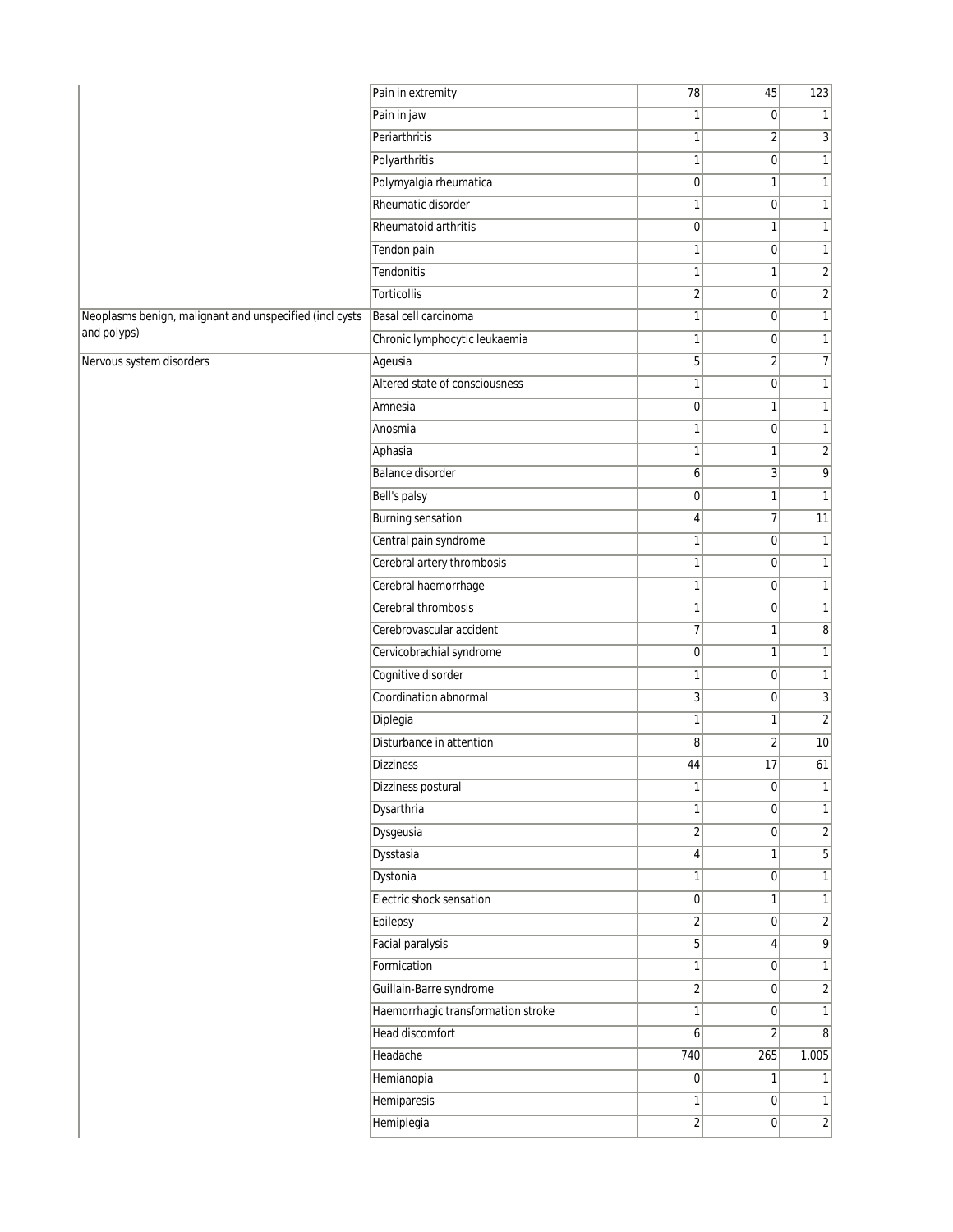| 1<br>Hypersomnia<br>0<br>1<br>Hypoaesthesia<br>19<br>11<br>8<br>1<br>Hypokinesia<br>1<br>0<br>Hyporeflexia<br>1<br>1<br>0<br>Intention tremor<br>1<br>1<br>0<br>1<br>Intercostal neuralgia<br>1<br>0<br>Ischaemic stroke<br>1<br>1<br>0<br>Loss of consciousness<br>3<br>13<br>10<br>Memory impairment<br>$\overline{2}$<br>$\overline{c}$<br>0<br>Meningism<br>$\mathbf{1}$<br>1<br>0<br>Migraine<br>23<br>30<br>7<br>Migraine with aura<br>1<br>0<br>1<br>$\mathbf{1}$<br>1<br>Monoparesis<br>0<br>Monoplegia<br>1<br>1<br>0<br>Motor dysfunction<br>$\mathbf{1}$<br>1<br>0<br>Movement disorder<br>3<br>1<br>4<br>Multiple sclerosis<br>1<br>1<br>0<br>3<br>$\overline{3}$<br>Muscle contractions involuntary<br>0<br>Muscle spasticity<br>1<br>1<br>0<br>Narcolepsy<br>$\mathbf{1}$<br>1<br>0<br>Nervous system disorder<br>18<br>20<br>2<br>Neuralgia<br>2<br>6<br>4<br>$\overline{3}$<br>$\overline{2}$<br>Neuropathy peripheral<br>1<br>Paraesthesia<br>17<br>14<br>31<br>3<br>Paralysis<br>3<br>0<br>Paraplegia<br>1<br>1<br>0<br>$\overline{2}$<br>Paresis<br>2<br>0<br>$\overline{2}$<br>$\overline{2}$<br>Parosmia<br>0<br>Polyneuropathy<br>1<br>1<br>0<br>Post herpetic neuralgia<br>$\overline{2}$<br>2<br>0<br>Presyncope<br>8<br>5<br>Radiculopathy<br>$\mathbf{1}$<br>1<br>0<br>Retinal migraine<br>$\mathbf{1}$<br>1<br>0<br>$\overline{3}$<br>Seizure<br>1<br>2<br>Sensorimotor disorder<br>$\overline{1}$<br>0<br>1<br>Sensory disturbance<br>$\overline{c}$<br>1<br>1<br>Sensory loss<br>$\overline{1}$<br>1<br>0<br>Sinus headache<br>$\mathbf{1}$<br>1<br>0<br>$\overline{2}$<br>Sleep deficit<br>2<br>0<br>Somnolence<br>7<br>5<br>12<br>Speech disorder<br>$\sqrt{2}$<br>1<br>1<br>Spinal artery embolism<br>$\overline{1}$<br>1<br>0<br>Spinal cord infarction<br>$\mathbf{1}$<br>1<br>0<br>Syncope<br>24<br>6<br>30 <sup>2</sup><br>Taste disorder<br>1<br>3<br>$\vert 4 \vert$<br>Tension headache<br>1<br>0<br>1 | Hyperaesthesia | 2 | 2 | 4  |
|-----------------------------------------------------------------------------------------------------------------------------------------------------------------------------------------------------------------------------------------------------------------------------------------------------------------------------------------------------------------------------------------------------------------------------------------------------------------------------------------------------------------------------------------------------------------------------------------------------------------------------------------------------------------------------------------------------------------------------------------------------------------------------------------------------------------------------------------------------------------------------------------------------------------------------------------------------------------------------------------------------------------------------------------------------------------------------------------------------------------------------------------------------------------------------------------------------------------------------------------------------------------------------------------------------------------------------------------------------------------------------------------------------------------------------------------------------------------------------------------------------------------------------------------------------------------------------------------------------------------------------------------------------------------------------------------------------------------------------------------------------------------------------------------------------------------------------------------------------------------------------------------------------------------------------------------------|----------------|---|---|----|
|                                                                                                                                                                                                                                                                                                                                                                                                                                                                                                                                                                                                                                                                                                                                                                                                                                                                                                                                                                                                                                                                                                                                                                                                                                                                                                                                                                                                                                                                                                                                                                                                                                                                                                                                                                                                                                                                                                                                               |                |   |   |    |
|                                                                                                                                                                                                                                                                                                                                                                                                                                                                                                                                                                                                                                                                                                                                                                                                                                                                                                                                                                                                                                                                                                                                                                                                                                                                                                                                                                                                                                                                                                                                                                                                                                                                                                                                                                                                                                                                                                                                               |                |   |   |    |
|                                                                                                                                                                                                                                                                                                                                                                                                                                                                                                                                                                                                                                                                                                                                                                                                                                                                                                                                                                                                                                                                                                                                                                                                                                                                                                                                                                                                                                                                                                                                                                                                                                                                                                                                                                                                                                                                                                                                               |                |   |   |    |
|                                                                                                                                                                                                                                                                                                                                                                                                                                                                                                                                                                                                                                                                                                                                                                                                                                                                                                                                                                                                                                                                                                                                                                                                                                                                                                                                                                                                                                                                                                                                                                                                                                                                                                                                                                                                                                                                                                                                               |                |   |   |    |
|                                                                                                                                                                                                                                                                                                                                                                                                                                                                                                                                                                                                                                                                                                                                                                                                                                                                                                                                                                                                                                                                                                                                                                                                                                                                                                                                                                                                                                                                                                                                                                                                                                                                                                                                                                                                                                                                                                                                               |                |   |   |    |
|                                                                                                                                                                                                                                                                                                                                                                                                                                                                                                                                                                                                                                                                                                                                                                                                                                                                                                                                                                                                                                                                                                                                                                                                                                                                                                                                                                                                                                                                                                                                                                                                                                                                                                                                                                                                                                                                                                                                               |                |   |   |    |
|                                                                                                                                                                                                                                                                                                                                                                                                                                                                                                                                                                                                                                                                                                                                                                                                                                                                                                                                                                                                                                                                                                                                                                                                                                                                                                                                                                                                                                                                                                                                                                                                                                                                                                                                                                                                                                                                                                                                               |                |   |   |    |
|                                                                                                                                                                                                                                                                                                                                                                                                                                                                                                                                                                                                                                                                                                                                                                                                                                                                                                                                                                                                                                                                                                                                                                                                                                                                                                                                                                                                                                                                                                                                                                                                                                                                                                                                                                                                                                                                                                                                               |                |   |   |    |
|                                                                                                                                                                                                                                                                                                                                                                                                                                                                                                                                                                                                                                                                                                                                                                                                                                                                                                                                                                                                                                                                                                                                                                                                                                                                                                                                                                                                                                                                                                                                                                                                                                                                                                                                                                                                                                                                                                                                               |                |   |   |    |
|                                                                                                                                                                                                                                                                                                                                                                                                                                                                                                                                                                                                                                                                                                                                                                                                                                                                                                                                                                                                                                                                                                                                                                                                                                                                                                                                                                                                                                                                                                                                                                                                                                                                                                                                                                                                                                                                                                                                               |                |   |   |    |
|                                                                                                                                                                                                                                                                                                                                                                                                                                                                                                                                                                                                                                                                                                                                                                                                                                                                                                                                                                                                                                                                                                                                                                                                                                                                                                                                                                                                                                                                                                                                                                                                                                                                                                                                                                                                                                                                                                                                               |                |   |   |    |
|                                                                                                                                                                                                                                                                                                                                                                                                                                                                                                                                                                                                                                                                                                                                                                                                                                                                                                                                                                                                                                                                                                                                                                                                                                                                                                                                                                                                                                                                                                                                                                                                                                                                                                                                                                                                                                                                                                                                               |                |   |   |    |
|                                                                                                                                                                                                                                                                                                                                                                                                                                                                                                                                                                                                                                                                                                                                                                                                                                                                                                                                                                                                                                                                                                                                                                                                                                                                                                                                                                                                                                                                                                                                                                                                                                                                                                                                                                                                                                                                                                                                               |                |   |   |    |
|                                                                                                                                                                                                                                                                                                                                                                                                                                                                                                                                                                                                                                                                                                                                                                                                                                                                                                                                                                                                                                                                                                                                                                                                                                                                                                                                                                                                                                                                                                                                                                                                                                                                                                                                                                                                                                                                                                                                               |                |   |   |    |
|                                                                                                                                                                                                                                                                                                                                                                                                                                                                                                                                                                                                                                                                                                                                                                                                                                                                                                                                                                                                                                                                                                                                                                                                                                                                                                                                                                                                                                                                                                                                                                                                                                                                                                                                                                                                                                                                                                                                               |                |   |   |    |
|                                                                                                                                                                                                                                                                                                                                                                                                                                                                                                                                                                                                                                                                                                                                                                                                                                                                                                                                                                                                                                                                                                                                                                                                                                                                                                                                                                                                                                                                                                                                                                                                                                                                                                                                                                                                                                                                                                                                               |                |   |   |    |
|                                                                                                                                                                                                                                                                                                                                                                                                                                                                                                                                                                                                                                                                                                                                                                                                                                                                                                                                                                                                                                                                                                                                                                                                                                                                                                                                                                                                                                                                                                                                                                                                                                                                                                                                                                                                                                                                                                                                               |                |   |   |    |
|                                                                                                                                                                                                                                                                                                                                                                                                                                                                                                                                                                                                                                                                                                                                                                                                                                                                                                                                                                                                                                                                                                                                                                                                                                                                                                                                                                                                                                                                                                                                                                                                                                                                                                                                                                                                                                                                                                                                               |                |   |   |    |
|                                                                                                                                                                                                                                                                                                                                                                                                                                                                                                                                                                                                                                                                                                                                                                                                                                                                                                                                                                                                                                                                                                                                                                                                                                                                                                                                                                                                                                                                                                                                                                                                                                                                                                                                                                                                                                                                                                                                               |                |   |   |    |
|                                                                                                                                                                                                                                                                                                                                                                                                                                                                                                                                                                                                                                                                                                                                                                                                                                                                                                                                                                                                                                                                                                                                                                                                                                                                                                                                                                                                                                                                                                                                                                                                                                                                                                                                                                                                                                                                                                                                               |                |   |   |    |
|                                                                                                                                                                                                                                                                                                                                                                                                                                                                                                                                                                                                                                                                                                                                                                                                                                                                                                                                                                                                                                                                                                                                                                                                                                                                                                                                                                                                                                                                                                                                                                                                                                                                                                                                                                                                                                                                                                                                               |                |   |   |    |
|                                                                                                                                                                                                                                                                                                                                                                                                                                                                                                                                                                                                                                                                                                                                                                                                                                                                                                                                                                                                                                                                                                                                                                                                                                                                                                                                                                                                                                                                                                                                                                                                                                                                                                                                                                                                                                                                                                                                               |                |   |   |    |
|                                                                                                                                                                                                                                                                                                                                                                                                                                                                                                                                                                                                                                                                                                                                                                                                                                                                                                                                                                                                                                                                                                                                                                                                                                                                                                                                                                                                                                                                                                                                                                                                                                                                                                                                                                                                                                                                                                                                               |                |   |   |    |
|                                                                                                                                                                                                                                                                                                                                                                                                                                                                                                                                                                                                                                                                                                                                                                                                                                                                                                                                                                                                                                                                                                                                                                                                                                                                                                                                                                                                                                                                                                                                                                                                                                                                                                                                                                                                                                                                                                                                               |                |   |   |    |
|                                                                                                                                                                                                                                                                                                                                                                                                                                                                                                                                                                                                                                                                                                                                                                                                                                                                                                                                                                                                                                                                                                                                                                                                                                                                                                                                                                                                                                                                                                                                                                                                                                                                                                                                                                                                                                                                                                                                               |                |   |   |    |
|                                                                                                                                                                                                                                                                                                                                                                                                                                                                                                                                                                                                                                                                                                                                                                                                                                                                                                                                                                                                                                                                                                                                                                                                                                                                                                                                                                                                                                                                                                                                                                                                                                                                                                                                                                                                                                                                                                                                               |                |   |   |    |
|                                                                                                                                                                                                                                                                                                                                                                                                                                                                                                                                                                                                                                                                                                                                                                                                                                                                                                                                                                                                                                                                                                                                                                                                                                                                                                                                                                                                                                                                                                                                                                                                                                                                                                                                                                                                                                                                                                                                               |                |   |   |    |
|                                                                                                                                                                                                                                                                                                                                                                                                                                                                                                                                                                                                                                                                                                                                                                                                                                                                                                                                                                                                                                                                                                                                                                                                                                                                                                                                                                                                                                                                                                                                                                                                                                                                                                                                                                                                                                                                                                                                               |                |   |   |    |
|                                                                                                                                                                                                                                                                                                                                                                                                                                                                                                                                                                                                                                                                                                                                                                                                                                                                                                                                                                                                                                                                                                                                                                                                                                                                                                                                                                                                                                                                                                                                                                                                                                                                                                                                                                                                                                                                                                                                               |                |   |   |    |
|                                                                                                                                                                                                                                                                                                                                                                                                                                                                                                                                                                                                                                                                                                                                                                                                                                                                                                                                                                                                                                                                                                                                                                                                                                                                                                                                                                                                                                                                                                                                                                                                                                                                                                                                                                                                                                                                                                                                               |                |   |   |    |
|                                                                                                                                                                                                                                                                                                                                                                                                                                                                                                                                                                                                                                                                                                                                                                                                                                                                                                                                                                                                                                                                                                                                                                                                                                                                                                                                                                                                                                                                                                                                                                                                                                                                                                                                                                                                                                                                                                                                               |                |   |   | 13 |
|                                                                                                                                                                                                                                                                                                                                                                                                                                                                                                                                                                                                                                                                                                                                                                                                                                                                                                                                                                                                                                                                                                                                                                                                                                                                                                                                                                                                                                                                                                                                                                                                                                                                                                                                                                                                                                                                                                                                               |                |   |   |    |
|                                                                                                                                                                                                                                                                                                                                                                                                                                                                                                                                                                                                                                                                                                                                                                                                                                                                                                                                                                                                                                                                                                                                                                                                                                                                                                                                                                                                                                                                                                                                                                                                                                                                                                                                                                                                                                                                                                                                               |                |   |   |    |
|                                                                                                                                                                                                                                                                                                                                                                                                                                                                                                                                                                                                                                                                                                                                                                                                                                                                                                                                                                                                                                                                                                                                                                                                                                                                                                                                                                                                                                                                                                                                                                                                                                                                                                                                                                                                                                                                                                                                               |                |   |   |    |
|                                                                                                                                                                                                                                                                                                                                                                                                                                                                                                                                                                                                                                                                                                                                                                                                                                                                                                                                                                                                                                                                                                                                                                                                                                                                                                                                                                                                                                                                                                                                                                                                                                                                                                                                                                                                                                                                                                                                               |                |   |   |    |
|                                                                                                                                                                                                                                                                                                                                                                                                                                                                                                                                                                                                                                                                                                                                                                                                                                                                                                                                                                                                                                                                                                                                                                                                                                                                                                                                                                                                                                                                                                                                                                                                                                                                                                                                                                                                                                                                                                                                               |                |   |   |    |
|                                                                                                                                                                                                                                                                                                                                                                                                                                                                                                                                                                                                                                                                                                                                                                                                                                                                                                                                                                                                                                                                                                                                                                                                                                                                                                                                                                                                                                                                                                                                                                                                                                                                                                                                                                                                                                                                                                                                               |                |   |   |    |
|                                                                                                                                                                                                                                                                                                                                                                                                                                                                                                                                                                                                                                                                                                                                                                                                                                                                                                                                                                                                                                                                                                                                                                                                                                                                                                                                                                                                                                                                                                                                                                                                                                                                                                                                                                                                                                                                                                                                               |                |   |   |    |
|                                                                                                                                                                                                                                                                                                                                                                                                                                                                                                                                                                                                                                                                                                                                                                                                                                                                                                                                                                                                                                                                                                                                                                                                                                                                                                                                                                                                                                                                                                                                                                                                                                                                                                                                                                                                                                                                                                                                               |                |   |   |    |
|                                                                                                                                                                                                                                                                                                                                                                                                                                                                                                                                                                                                                                                                                                                                                                                                                                                                                                                                                                                                                                                                                                                                                                                                                                                                                                                                                                                                                                                                                                                                                                                                                                                                                                                                                                                                                                                                                                                                               |                |   |   |    |
|                                                                                                                                                                                                                                                                                                                                                                                                                                                                                                                                                                                                                                                                                                                                                                                                                                                                                                                                                                                                                                                                                                                                                                                                                                                                                                                                                                                                                                                                                                                                                                                                                                                                                                                                                                                                                                                                                                                                               |                |   |   |    |
|                                                                                                                                                                                                                                                                                                                                                                                                                                                                                                                                                                                                                                                                                                                                                                                                                                                                                                                                                                                                                                                                                                                                                                                                                                                                                                                                                                                                                                                                                                                                                                                                                                                                                                                                                                                                                                                                                                                                               |                |   |   |    |
|                                                                                                                                                                                                                                                                                                                                                                                                                                                                                                                                                                                                                                                                                                                                                                                                                                                                                                                                                                                                                                                                                                                                                                                                                                                                                                                                                                                                                                                                                                                                                                                                                                                                                                                                                                                                                                                                                                                                               |                |   |   |    |
|                                                                                                                                                                                                                                                                                                                                                                                                                                                                                                                                                                                                                                                                                                                                                                                                                                                                                                                                                                                                                                                                                                                                                                                                                                                                                                                                                                                                                                                                                                                                                                                                                                                                                                                                                                                                                                                                                                                                               |                |   |   |    |
|                                                                                                                                                                                                                                                                                                                                                                                                                                                                                                                                                                                                                                                                                                                                                                                                                                                                                                                                                                                                                                                                                                                                                                                                                                                                                                                                                                                                                                                                                                                                                                                                                                                                                                                                                                                                                                                                                                                                               |                |   |   |    |
|                                                                                                                                                                                                                                                                                                                                                                                                                                                                                                                                                                                                                                                                                                                                                                                                                                                                                                                                                                                                                                                                                                                                                                                                                                                                                                                                                                                                                                                                                                                                                                                                                                                                                                                                                                                                                                                                                                                                               |                |   |   |    |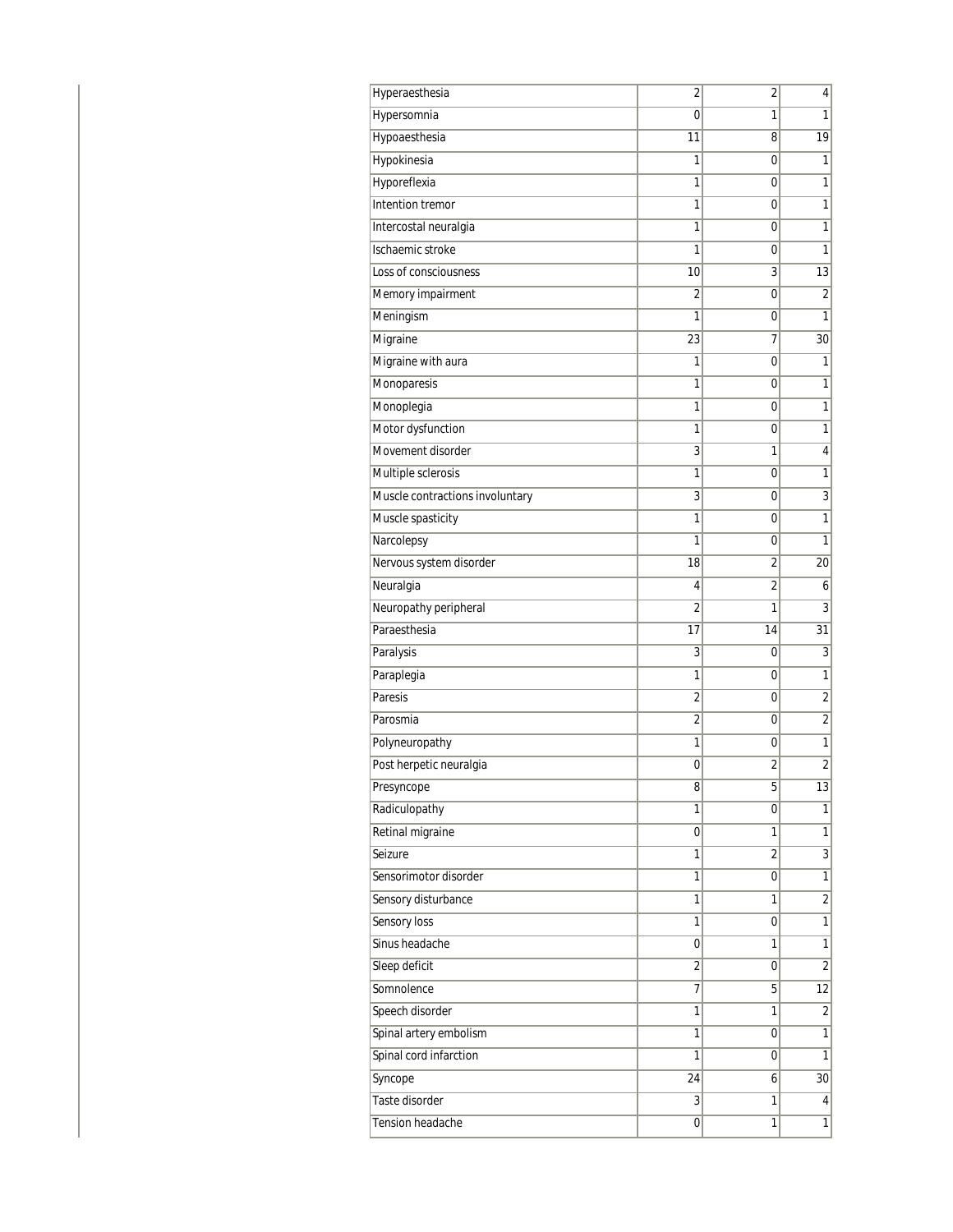|                                                | Transient ischaemic attack                       | 1                                | 0                                | $\mathbf{1}$            |
|------------------------------------------------|--------------------------------------------------|----------------------------------|----------------------------------|-------------------------|
|                                                | Tremor                                           | 15                               | $\overline{2}$                   | 17                      |
|                                                | Trigeminal neuralgia                             | $\overline{2}$                   | 1                                | 3                       |
| Pregnancy, puerperium and perinatal conditions | Abortion spontaneous                             | $\overline{4}$                   | 1                                | 5                       |
|                                                | Morning sickness                                 | $\mathbf{1}$                     | 1                                | $\overline{\mathbf{c}}$ |
|                                                | Pregnancy                                        | 1                                | $\overline{0}$                   | $\mathbf{1}$            |
|                                                | Premature baby                                   | 1                                | $\overline{0}$                   | $\mathbf{1}$            |
|                                                | Uterine hypertonus                               | $\mathbf{1}$                     | $\overline{0}$                   | $\mathbf{1}$            |
| Psychiatric disorders                          | Abnormal dreams                                  | 3                                | $\overline{0}$                   | 3                       |
|                                                | Agoraphobia                                      | $\mathbf{1}$                     | 0                                | $\mathbf{1}$            |
|                                                | Anxiety                                          | $\overline{0}$                   | 4                                | 4                       |
|                                                | Apathy                                           | $\mathbf{1}$                     | 1                                | $\sqrt{2}$              |
|                                                | Claustrophobia                                   | $\overline{0}$                   | 1                                | $\mathbf{1}$            |
|                                                | Confusional state                                | 4                                | $\overline{\mathbf{c}}$          | 6                       |
|                                                | Delirium                                         | $\sqrt{2}$                       | 0                                | $\overline{\mathbf{c}}$ |
|                                                | Depressed mood                                   | $\overline{0}$                   | 1                                | $\mathbf{1}$            |
|                                                | Depression                                       | $\mathbf{1}$                     | 0                                | $\mathbf{1}$            |
|                                                | Disorientation                                   | $\overline{0}$                   | 1                                | $\mathbf{1}$            |
|                                                | Eating disorder                                  | 1                                | $\vert 0 \vert$                  | $\mathbf{1}$            |
|                                                | Emotional disorder                               | $\mathbf{1}$                     | $\mathbf{1}$                     | $\overline{2}$          |
|                                                | Fear                                             | 1                                | 1                                | $\overline{2}$          |
|                                                | Head banging                                     | 4                                | $\overline{0}$                   | $\pmb{4}$               |
|                                                | Illusion                                         | $\mathbf{1}$                     | $\overline{0}$                   | $\mathbf{1}$            |
|                                                | Insomnia                                         | 23                               | 8                                | $\overline{31}$         |
|                                                | Laziness                                         | $\pmb{0}$                        | 1                                | $\mathbf{1}$            |
|                                                | Listless                                         | $\mathbf{1}$                     | $\overline{0}$                   | $\mathbf{1}$            |
|                                                | Mental disorder                                  | $\mathbf{1}$                     | 0                                | $\mathbf{1}$            |
|                                                | Mental fatigue                                   | $\overline{0}$                   | 1                                | $\mathbf{1}$            |
|                                                | Mood altered                                     | $\overline{3}$                   | $\vert 0 \vert$                  | 3                       |
|                                                | Mood swings                                      | $\overline{2}$                   | 0                                | $\overline{\mathbf{c}}$ |
|                                                | Nervousness                                      | $\overline{3}$                   | $\overline{0}$                   | $\overline{3}$          |
|                                                | Nightmare                                        | $\overline{2}$                   | $\overline{0}$                   | $\frac{2}{ }$           |
|                                                | Panic reaction                                   | $\mathbf{1}$                     | $\overline{0}$                   | $\mathbf{1}$            |
|                                                | Poor quality sleep                               | $\overline{2}$                   | 1                                | $\mathbf{3}$            |
|                                                | Restlessness                                     | $\overline{3}$                   | 0                                | $\overline{3}$          |
|                                                | Sleep disorder                                   | 8 <sup>1</sup>                   | 3 <sup>1</sup>                   | $\overline{11}$         |
|                                                | Sleep disorder due to general medical condition, | 0                                | 1                                | $\mathbf{1}$            |
|                                                | hypersomnia type<br><b>Stress</b>                | 0                                | 1                                | $\mathbf{1}$            |
|                                                | Suicide attempt                                  | $\mathbf{1}$                     | $\overline{0}$                   | 1                       |
|                                                | <b>Tearfulness</b>                               |                                  | $\mathbf{1}$                     | $\mathbf{1}$            |
|                                                |                                                  | $\overline{0}$                   |                                  |                         |
| Renal and urinary disorders                    | Chromaturia<br>Dysuria                           | $\overline{2}$<br>$\overline{2}$ | $\overline{2}$<br>$\overline{0}$ | 4<br>$\overline{2}$     |
|                                                |                                                  |                                  |                                  |                         |
|                                                | Haematuria                                       | 0                                | 1                                | $\mathbf{1}$            |
|                                                | Incontinence                                     | 0                                | 1                                | $\mathbf{1}$            |
|                                                | Oliguria                                         | $\mathbf{1}$                     | $\overline{0}$                   | $\mathbf{1}$            |
|                                                | Pollakiuria                                      | $\mathbf{1}$                     | 0                                | $\mathbf{1}$            |
|                                                | Polyuria                                         | $\mathbf{1}$                     | $\overline{0}$                   | $\mathbf{1}$            |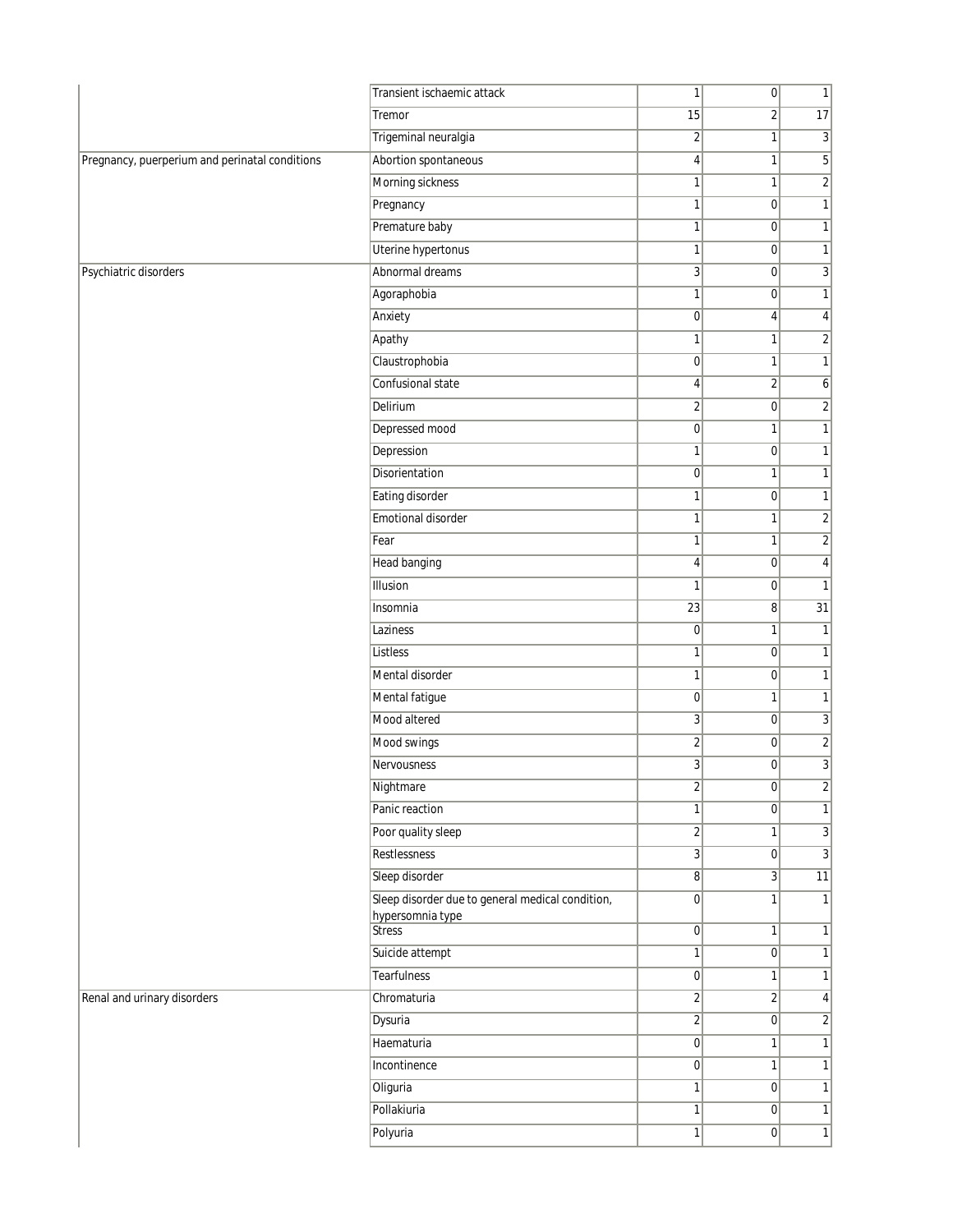| Renal failure<br>1<br>0<br>1<br>5 <sup>1</sup><br>Renal pain<br>1<br>6<br>Strangury<br>$\mathbf{1}$<br>$\mathbf{1}$<br>$\overline{0}$<br>Urinary incontinence<br>$\mathbf{1}$<br>$\overline{c}$<br>1<br>Urinary retention<br>$\mathbf{1}$<br> 0 <br>$\mathbf{1}$<br>Adnexa uteri pain<br>$\overline{\mathbf{c}}$<br>3<br>1<br>5 <sup>1</sup><br>$\overline{23}$<br>Amenorrhoea<br>18<br><b>Breast cyst</b><br> 0 <br>1<br>$\mathbf{1}$<br><b>Breast discomfort</b><br>$\mathbf{1}$<br> 0 <br>$\mathbf{1}$<br>Breast engorgement<br>$\mathbf{1}$<br> 0 <br>$\mathbf{1}$<br><b>Breast mass</b><br>$\mathbf{1}$<br>$\overline{0}$<br>1<br>5 <sup>1</sup><br>9<br>Breast pain<br>$\vert 4 \vert$<br><b>Breast swelling</b><br>$\overline{2}$<br>4<br>6<br><b>Breast tenderness</b><br>$\mathbf{1}$<br>$\overline{c}$<br>1<br>$\mathbf{1}$<br>Cervix disorder<br>$\overline{0}$<br>1<br>Dysmenorrhoea<br>17<br>25<br>8<br>Endometriosis<br>$\overline{0}$<br>1<br>$\mathbf{1}$<br>Genital disorder<br>$\mathbf{1}$<br>1<br>$\overline{0}$<br>Heavy menstrual bleeding<br>18<br>38<br>56<br>Hypomenorrhoea<br> 0 <br>6<br>6<br>Intermenstrual bleeding<br>7<br>33<br>26<br>Menometrorrhagia<br>$\mathbf{1}$<br> 0 <br>$\mathbf{1}$<br>Menopausal symptoms<br>$\mathbf{1}$<br>$\overline{0}$<br>1<br>Menstrual disorder<br>11<br>17<br>$\overline{28}$<br>Menstruation delayed<br>5 <sup>1</sup><br>10<br>15<br>Menstruation irregular<br>15<br>42<br>27<br>Oligomenorrhoea<br>5 <sup>1</sup><br>$\overline{26}$<br>21<br>Ovarian disorder<br>$\mathbf{1}$<br>$\overline{0}$<br>$\mathbf{1}$<br>Perineal pain<br>$\mathbf{1}$<br>$\overline{0}$<br>$\mathbf{1}$<br>39<br>Polymenorrhoea<br>12<br>27<br>Postmenopausal haemorrhage<br>3<br>1<br>4<br>Premenstrual syndrome<br>$\overline{2}$<br>$\overline{3}$<br>$1\vert$<br>Uterine pain<br> 0 <br>$\mathbf{1}$<br>1<br>Uterine spasm<br>$\mathbf{1}$<br>$\overline{2}$<br>3<br>Vaginal discharge<br> 0 <br>$\mathbf{1}$<br>1<br>Vaginal haemorrhage<br>$\overline{2}$<br>8 <sup>1</sup><br>10<br>Vulval disorder<br> 0 <br>$\mathbf{1}$<br>$\mathbf{1}$<br>Vulvovaginal discomfort<br>1<br>$\overline{0}$<br>$\mathbf{1}$<br>Vulvovaginal pain<br> 0 <br>$\mathbf{1}$<br>$\mathbf{1}$<br>Acute pulmonary oedema<br>$\mathbf{1}$<br> 0 <br>$\mathbf{1}$<br>Aphonia<br>1<br> 0 <br>$\mathbf{1}$<br>$\mathbf{1}$<br>1<br> 0 <br>Apnoea<br>Asphyxia<br>$\mathbf{1}$<br>$\overline{0}$<br>$\mathbf{1}$<br>Asthma<br> 0 <br>$\mathbf{1}$<br>$\mathbf{1}$<br>Bronchiectasis<br>$\mathbf{1}$<br> 0 <br>$\mathbf{1}$<br>Choking sensation<br> 0 <br>$\overline{2}$<br>$\overline{2}$ |                                                 | Renal disorder | $\overline{2}$ | $\mathbf{1}$ | $\overline{3}$ |
|------------------------------------------------------------------------------------------------------------------------------------------------------------------------------------------------------------------------------------------------------------------------------------------------------------------------------------------------------------------------------------------------------------------------------------------------------------------------------------------------------------------------------------------------------------------------------------------------------------------------------------------------------------------------------------------------------------------------------------------------------------------------------------------------------------------------------------------------------------------------------------------------------------------------------------------------------------------------------------------------------------------------------------------------------------------------------------------------------------------------------------------------------------------------------------------------------------------------------------------------------------------------------------------------------------------------------------------------------------------------------------------------------------------------------------------------------------------------------------------------------------------------------------------------------------------------------------------------------------------------------------------------------------------------------------------------------------------------------------------------------------------------------------------------------------------------------------------------------------------------------------------------------------------------------------------------------------------------------------------------------------------------------------------------------------------------------------------------------------------------------------------------------------------------------------------------------------------------------------------------------------------------------------------------------------------------------------------------------------------------------------------------------------------------------------------------------------------------------------------------------------------------------------------------------------------------------------------------------------------------|-------------------------------------------------|----------------|----------------|--------------|----------------|
|                                                                                                                                                                                                                                                                                                                                                                                                                                                                                                                                                                                                                                                                                                                                                                                                                                                                                                                                                                                                                                                                                                                                                                                                                                                                                                                                                                                                                                                                                                                                                                                                                                                                                                                                                                                                                                                                                                                                                                                                                                                                                                                                                                                                                                                                                                                                                                                                                                                                                                                                                                                                                        |                                                 |                |                |              |                |
|                                                                                                                                                                                                                                                                                                                                                                                                                                                                                                                                                                                                                                                                                                                                                                                                                                                                                                                                                                                                                                                                                                                                                                                                                                                                                                                                                                                                                                                                                                                                                                                                                                                                                                                                                                                                                                                                                                                                                                                                                                                                                                                                                                                                                                                                                                                                                                                                                                                                                                                                                                                                                        |                                                 |                |                |              |                |
|                                                                                                                                                                                                                                                                                                                                                                                                                                                                                                                                                                                                                                                                                                                                                                                                                                                                                                                                                                                                                                                                                                                                                                                                                                                                                                                                                                                                                                                                                                                                                                                                                                                                                                                                                                                                                                                                                                                                                                                                                                                                                                                                                                                                                                                                                                                                                                                                                                                                                                                                                                                                                        |                                                 |                |                |              |                |
|                                                                                                                                                                                                                                                                                                                                                                                                                                                                                                                                                                                                                                                                                                                                                                                                                                                                                                                                                                                                                                                                                                                                                                                                                                                                                                                                                                                                                                                                                                                                                                                                                                                                                                                                                                                                                                                                                                                                                                                                                                                                                                                                                                                                                                                                                                                                                                                                                                                                                                                                                                                                                        |                                                 |                |                |              |                |
|                                                                                                                                                                                                                                                                                                                                                                                                                                                                                                                                                                                                                                                                                                                                                                                                                                                                                                                                                                                                                                                                                                                                                                                                                                                                                                                                                                                                                                                                                                                                                                                                                                                                                                                                                                                                                                                                                                                                                                                                                                                                                                                                                                                                                                                                                                                                                                                                                                                                                                                                                                                                                        |                                                 |                |                |              |                |
|                                                                                                                                                                                                                                                                                                                                                                                                                                                                                                                                                                                                                                                                                                                                                                                                                                                                                                                                                                                                                                                                                                                                                                                                                                                                                                                                                                                                                                                                                                                                                                                                                                                                                                                                                                                                                                                                                                                                                                                                                                                                                                                                                                                                                                                                                                                                                                                                                                                                                                                                                                                                                        | Reproductive system and breast disorders        |                |                |              |                |
|                                                                                                                                                                                                                                                                                                                                                                                                                                                                                                                                                                                                                                                                                                                                                                                                                                                                                                                                                                                                                                                                                                                                                                                                                                                                                                                                                                                                                                                                                                                                                                                                                                                                                                                                                                                                                                                                                                                                                                                                                                                                                                                                                                                                                                                                                                                                                                                                                                                                                                                                                                                                                        |                                                 |                |                |              |                |
|                                                                                                                                                                                                                                                                                                                                                                                                                                                                                                                                                                                                                                                                                                                                                                                                                                                                                                                                                                                                                                                                                                                                                                                                                                                                                                                                                                                                                                                                                                                                                                                                                                                                                                                                                                                                                                                                                                                                                                                                                                                                                                                                                                                                                                                                                                                                                                                                                                                                                                                                                                                                                        |                                                 |                |                |              |                |
|                                                                                                                                                                                                                                                                                                                                                                                                                                                                                                                                                                                                                                                                                                                                                                                                                                                                                                                                                                                                                                                                                                                                                                                                                                                                                                                                                                                                                                                                                                                                                                                                                                                                                                                                                                                                                                                                                                                                                                                                                                                                                                                                                                                                                                                                                                                                                                                                                                                                                                                                                                                                                        |                                                 |                |                |              |                |
|                                                                                                                                                                                                                                                                                                                                                                                                                                                                                                                                                                                                                                                                                                                                                                                                                                                                                                                                                                                                                                                                                                                                                                                                                                                                                                                                                                                                                                                                                                                                                                                                                                                                                                                                                                                                                                                                                                                                                                                                                                                                                                                                                                                                                                                                                                                                                                                                                                                                                                                                                                                                                        |                                                 |                |                |              |                |
|                                                                                                                                                                                                                                                                                                                                                                                                                                                                                                                                                                                                                                                                                                                                                                                                                                                                                                                                                                                                                                                                                                                                                                                                                                                                                                                                                                                                                                                                                                                                                                                                                                                                                                                                                                                                                                                                                                                                                                                                                                                                                                                                                                                                                                                                                                                                                                                                                                                                                                                                                                                                                        |                                                 |                |                |              |                |
|                                                                                                                                                                                                                                                                                                                                                                                                                                                                                                                                                                                                                                                                                                                                                                                                                                                                                                                                                                                                                                                                                                                                                                                                                                                                                                                                                                                                                                                                                                                                                                                                                                                                                                                                                                                                                                                                                                                                                                                                                                                                                                                                                                                                                                                                                                                                                                                                                                                                                                                                                                                                                        |                                                 |                |                |              |                |
|                                                                                                                                                                                                                                                                                                                                                                                                                                                                                                                                                                                                                                                                                                                                                                                                                                                                                                                                                                                                                                                                                                                                                                                                                                                                                                                                                                                                                                                                                                                                                                                                                                                                                                                                                                                                                                                                                                                                                                                                                                                                                                                                                                                                                                                                                                                                                                                                                                                                                                                                                                                                                        |                                                 |                |                |              |                |
|                                                                                                                                                                                                                                                                                                                                                                                                                                                                                                                                                                                                                                                                                                                                                                                                                                                                                                                                                                                                                                                                                                                                                                                                                                                                                                                                                                                                                                                                                                                                                                                                                                                                                                                                                                                                                                                                                                                                                                                                                                                                                                                                                                                                                                                                                                                                                                                                                                                                                                                                                                                                                        |                                                 |                |                |              |                |
|                                                                                                                                                                                                                                                                                                                                                                                                                                                                                                                                                                                                                                                                                                                                                                                                                                                                                                                                                                                                                                                                                                                                                                                                                                                                                                                                                                                                                                                                                                                                                                                                                                                                                                                                                                                                                                                                                                                                                                                                                                                                                                                                                                                                                                                                                                                                                                                                                                                                                                                                                                                                                        |                                                 |                |                |              |                |
|                                                                                                                                                                                                                                                                                                                                                                                                                                                                                                                                                                                                                                                                                                                                                                                                                                                                                                                                                                                                                                                                                                                                                                                                                                                                                                                                                                                                                                                                                                                                                                                                                                                                                                                                                                                                                                                                                                                                                                                                                                                                                                                                                                                                                                                                                                                                                                                                                                                                                                                                                                                                                        |                                                 |                |                |              |                |
|                                                                                                                                                                                                                                                                                                                                                                                                                                                                                                                                                                                                                                                                                                                                                                                                                                                                                                                                                                                                                                                                                                                                                                                                                                                                                                                                                                                                                                                                                                                                                                                                                                                                                                                                                                                                                                                                                                                                                                                                                                                                                                                                                                                                                                                                                                                                                                                                                                                                                                                                                                                                                        |                                                 |                |                |              |                |
|                                                                                                                                                                                                                                                                                                                                                                                                                                                                                                                                                                                                                                                                                                                                                                                                                                                                                                                                                                                                                                                                                                                                                                                                                                                                                                                                                                                                                                                                                                                                                                                                                                                                                                                                                                                                                                                                                                                                                                                                                                                                                                                                                                                                                                                                                                                                                                                                                                                                                                                                                                                                                        |                                                 |                |                |              |                |
|                                                                                                                                                                                                                                                                                                                                                                                                                                                                                                                                                                                                                                                                                                                                                                                                                                                                                                                                                                                                                                                                                                                                                                                                                                                                                                                                                                                                                                                                                                                                                                                                                                                                                                                                                                                                                                                                                                                                                                                                                                                                                                                                                                                                                                                                                                                                                                                                                                                                                                                                                                                                                        |                                                 |                |                |              |                |
|                                                                                                                                                                                                                                                                                                                                                                                                                                                                                                                                                                                                                                                                                                                                                                                                                                                                                                                                                                                                                                                                                                                                                                                                                                                                                                                                                                                                                                                                                                                                                                                                                                                                                                                                                                                                                                                                                                                                                                                                                                                                                                                                                                                                                                                                                                                                                                                                                                                                                                                                                                                                                        |                                                 |                |                |              |                |
|                                                                                                                                                                                                                                                                                                                                                                                                                                                                                                                                                                                                                                                                                                                                                                                                                                                                                                                                                                                                                                                                                                                                                                                                                                                                                                                                                                                                                                                                                                                                                                                                                                                                                                                                                                                                                                                                                                                                                                                                                                                                                                                                                                                                                                                                                                                                                                                                                                                                                                                                                                                                                        |                                                 |                |                |              |                |
|                                                                                                                                                                                                                                                                                                                                                                                                                                                                                                                                                                                                                                                                                                                                                                                                                                                                                                                                                                                                                                                                                                                                                                                                                                                                                                                                                                                                                                                                                                                                                                                                                                                                                                                                                                                                                                                                                                                                                                                                                                                                                                                                                                                                                                                                                                                                                                                                                                                                                                                                                                                                                        |                                                 |                |                |              |                |
|                                                                                                                                                                                                                                                                                                                                                                                                                                                                                                                                                                                                                                                                                                                                                                                                                                                                                                                                                                                                                                                                                                                                                                                                                                                                                                                                                                                                                                                                                                                                                                                                                                                                                                                                                                                                                                                                                                                                                                                                                                                                                                                                                                                                                                                                                                                                                                                                                                                                                                                                                                                                                        |                                                 |                |                |              |                |
|                                                                                                                                                                                                                                                                                                                                                                                                                                                                                                                                                                                                                                                                                                                                                                                                                                                                                                                                                                                                                                                                                                                                                                                                                                                                                                                                                                                                                                                                                                                                                                                                                                                                                                                                                                                                                                                                                                                                                                                                                                                                                                                                                                                                                                                                                                                                                                                                                                                                                                                                                                                                                        |                                                 |                |                |              |                |
|                                                                                                                                                                                                                                                                                                                                                                                                                                                                                                                                                                                                                                                                                                                                                                                                                                                                                                                                                                                                                                                                                                                                                                                                                                                                                                                                                                                                                                                                                                                                                                                                                                                                                                                                                                                                                                                                                                                                                                                                                                                                                                                                                                                                                                                                                                                                                                                                                                                                                                                                                                                                                        |                                                 |                |                |              |                |
|                                                                                                                                                                                                                                                                                                                                                                                                                                                                                                                                                                                                                                                                                                                                                                                                                                                                                                                                                                                                                                                                                                                                                                                                                                                                                                                                                                                                                                                                                                                                                                                                                                                                                                                                                                                                                                                                                                                                                                                                                                                                                                                                                                                                                                                                                                                                                                                                                                                                                                                                                                                                                        |                                                 |                |                |              |                |
|                                                                                                                                                                                                                                                                                                                                                                                                                                                                                                                                                                                                                                                                                                                                                                                                                                                                                                                                                                                                                                                                                                                                                                                                                                                                                                                                                                                                                                                                                                                                                                                                                                                                                                                                                                                                                                                                                                                                                                                                                                                                                                                                                                                                                                                                                                                                                                                                                                                                                                                                                                                                                        |                                                 |                |                |              |                |
|                                                                                                                                                                                                                                                                                                                                                                                                                                                                                                                                                                                                                                                                                                                                                                                                                                                                                                                                                                                                                                                                                                                                                                                                                                                                                                                                                                                                                                                                                                                                                                                                                                                                                                                                                                                                                                                                                                                                                                                                                                                                                                                                                                                                                                                                                                                                                                                                                                                                                                                                                                                                                        |                                                 |                |                |              |                |
|                                                                                                                                                                                                                                                                                                                                                                                                                                                                                                                                                                                                                                                                                                                                                                                                                                                                                                                                                                                                                                                                                                                                                                                                                                                                                                                                                                                                                                                                                                                                                                                                                                                                                                                                                                                                                                                                                                                                                                                                                                                                                                                                                                                                                                                                                                                                                                                                                                                                                                                                                                                                                        |                                                 |                |                |              |                |
|                                                                                                                                                                                                                                                                                                                                                                                                                                                                                                                                                                                                                                                                                                                                                                                                                                                                                                                                                                                                                                                                                                                                                                                                                                                                                                                                                                                                                                                                                                                                                                                                                                                                                                                                                                                                                                                                                                                                                                                                                                                                                                                                                                                                                                                                                                                                                                                                                                                                                                                                                                                                                        |                                                 |                |                |              |                |
|                                                                                                                                                                                                                                                                                                                                                                                                                                                                                                                                                                                                                                                                                                                                                                                                                                                                                                                                                                                                                                                                                                                                                                                                                                                                                                                                                                                                                                                                                                                                                                                                                                                                                                                                                                                                                                                                                                                                                                                                                                                                                                                                                                                                                                                                                                                                                                                                                                                                                                                                                                                                                        |                                                 |                |                |              |                |
|                                                                                                                                                                                                                                                                                                                                                                                                                                                                                                                                                                                                                                                                                                                                                                                                                                                                                                                                                                                                                                                                                                                                                                                                                                                                                                                                                                                                                                                                                                                                                                                                                                                                                                                                                                                                                                                                                                                                                                                                                                                                                                                                                                                                                                                                                                                                                                                                                                                                                                                                                                                                                        |                                                 |                |                |              |                |
|                                                                                                                                                                                                                                                                                                                                                                                                                                                                                                                                                                                                                                                                                                                                                                                                                                                                                                                                                                                                                                                                                                                                                                                                                                                                                                                                                                                                                                                                                                                                                                                                                                                                                                                                                                                                                                                                                                                                                                                                                                                                                                                                                                                                                                                                                                                                                                                                                                                                                                                                                                                                                        |                                                 |                |                |              |                |
|                                                                                                                                                                                                                                                                                                                                                                                                                                                                                                                                                                                                                                                                                                                                                                                                                                                                                                                                                                                                                                                                                                                                                                                                                                                                                                                                                                                                                                                                                                                                                                                                                                                                                                                                                                                                                                                                                                                                                                                                                                                                                                                                                                                                                                                                                                                                                                                                                                                                                                                                                                                                                        |                                                 |                |                |              |                |
|                                                                                                                                                                                                                                                                                                                                                                                                                                                                                                                                                                                                                                                                                                                                                                                                                                                                                                                                                                                                                                                                                                                                                                                                                                                                                                                                                                                                                                                                                                                                                                                                                                                                                                                                                                                                                                                                                                                                                                                                                                                                                                                                                                                                                                                                                                                                                                                                                                                                                                                                                                                                                        |                                                 |                |                |              |                |
|                                                                                                                                                                                                                                                                                                                                                                                                                                                                                                                                                                                                                                                                                                                                                                                                                                                                                                                                                                                                                                                                                                                                                                                                                                                                                                                                                                                                                                                                                                                                                                                                                                                                                                                                                                                                                                                                                                                                                                                                                                                                                                                                                                                                                                                                                                                                                                                                                                                                                                                                                                                                                        |                                                 |                |                |              |                |
|                                                                                                                                                                                                                                                                                                                                                                                                                                                                                                                                                                                                                                                                                                                                                                                                                                                                                                                                                                                                                                                                                                                                                                                                                                                                                                                                                                                                                                                                                                                                                                                                                                                                                                                                                                                                                                                                                                                                                                                                                                                                                                                                                                                                                                                                                                                                                                                                                                                                                                                                                                                                                        |                                                 |                |                |              |                |
|                                                                                                                                                                                                                                                                                                                                                                                                                                                                                                                                                                                                                                                                                                                                                                                                                                                                                                                                                                                                                                                                                                                                                                                                                                                                                                                                                                                                                                                                                                                                                                                                                                                                                                                                                                                                                                                                                                                                                                                                                                                                                                                                                                                                                                                                                                                                                                                                                                                                                                                                                                                                                        |                                                 |                |                |              |                |
|                                                                                                                                                                                                                                                                                                                                                                                                                                                                                                                                                                                                                                                                                                                                                                                                                                                                                                                                                                                                                                                                                                                                                                                                                                                                                                                                                                                                                                                                                                                                                                                                                                                                                                                                                                                                                                                                                                                                                                                                                                                                                                                                                                                                                                                                                                                                                                                                                                                                                                                                                                                                                        |                                                 |                |                |              |                |
|                                                                                                                                                                                                                                                                                                                                                                                                                                                                                                                                                                                                                                                                                                                                                                                                                                                                                                                                                                                                                                                                                                                                                                                                                                                                                                                                                                                                                                                                                                                                                                                                                                                                                                                                                                                                                                                                                                                                                                                                                                                                                                                                                                                                                                                                                                                                                                                                                                                                                                                                                                                                                        | Respiratory, thoracic and mediastinal disorders |                |                |              |                |
|                                                                                                                                                                                                                                                                                                                                                                                                                                                                                                                                                                                                                                                                                                                                                                                                                                                                                                                                                                                                                                                                                                                                                                                                                                                                                                                                                                                                                                                                                                                                                                                                                                                                                                                                                                                                                                                                                                                                                                                                                                                                                                                                                                                                                                                                                                                                                                                                                                                                                                                                                                                                                        |                                                 |                |                |              |                |
|                                                                                                                                                                                                                                                                                                                                                                                                                                                                                                                                                                                                                                                                                                                                                                                                                                                                                                                                                                                                                                                                                                                                                                                                                                                                                                                                                                                                                                                                                                                                                                                                                                                                                                                                                                                                                                                                                                                                                                                                                                                                                                                                                                                                                                                                                                                                                                                                                                                                                                                                                                                                                        |                                                 |                |                |              |                |
|                                                                                                                                                                                                                                                                                                                                                                                                                                                                                                                                                                                                                                                                                                                                                                                                                                                                                                                                                                                                                                                                                                                                                                                                                                                                                                                                                                                                                                                                                                                                                                                                                                                                                                                                                                                                                                                                                                                                                                                                                                                                                                                                                                                                                                                                                                                                                                                                                                                                                                                                                                                                                        |                                                 |                |                |              |                |
|                                                                                                                                                                                                                                                                                                                                                                                                                                                                                                                                                                                                                                                                                                                                                                                                                                                                                                                                                                                                                                                                                                                                                                                                                                                                                                                                                                                                                                                                                                                                                                                                                                                                                                                                                                                                                                                                                                                                                                                                                                                                                                                                                                                                                                                                                                                                                                                                                                                                                                                                                                                                                        |                                                 |                |                |              |                |
|                                                                                                                                                                                                                                                                                                                                                                                                                                                                                                                                                                                                                                                                                                                                                                                                                                                                                                                                                                                                                                                                                                                                                                                                                                                                                                                                                                                                                                                                                                                                                                                                                                                                                                                                                                                                                                                                                                                                                                                                                                                                                                                                                                                                                                                                                                                                                                                                                                                                                                                                                                                                                        |                                                 |                |                |              |                |
|                                                                                                                                                                                                                                                                                                                                                                                                                                                                                                                                                                                                                                                                                                                                                                                                                                                                                                                                                                                                                                                                                                                                                                                                                                                                                                                                                                                                                                                                                                                                                                                                                                                                                                                                                                                                                                                                                                                                                                                                                                                                                                                                                                                                                                                                                                                                                                                                                                                                                                                                                                                                                        |                                                 |                |                |              |                |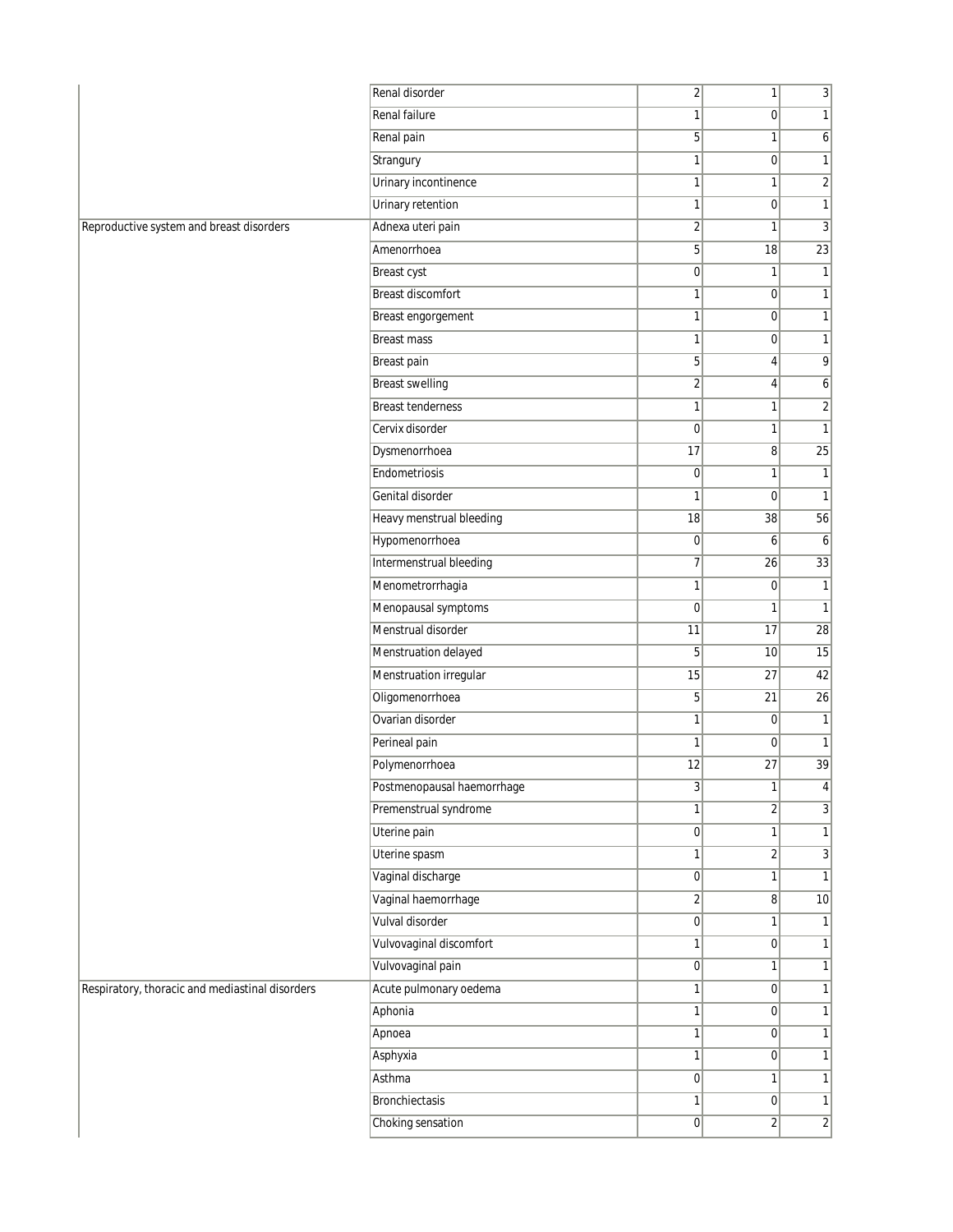| Cough                              | 12                      | $\overline{9}$   | 21               |
|------------------------------------|-------------------------|------------------|------------------|
| Dry throat                         | 1                       | 0                | 1                |
| Dysphonia                          | $\overline{2}$          | 0                | $\overline{2}$   |
| Dyspnoea                           | 35                      | 16               | 51               |
| Dyspnoea at rest                   | 1                       | 0                | $\mathbf{1}$     |
| Dyspnoea exertional                | 1                       | $\overline{2}$   | $\overline{3}$   |
| Epistaxis                          | 1                       | 4                | $\overline{5}$   |
| Hypoxia                            | 1                       | 0                | $\overline{1}$   |
| Laryngeal oedema                   | 1                       | 0                | $\mathbf{1}$     |
| Lung disorder                      | $\overline{2}$          | $\overline{2}$   | $\overline{4}$   |
| Mouth breathing                    | 1                       | 0                | $\overline{1}$   |
| Nasal congestion                   | 4                       | $\overline{2}$   | $\boldsymbol{6}$ |
| Nasal discomfort                   | $\overline{2}$          | 0                | $\overline{2}$   |
| Nocturnal dyspnoea                 | 1                       | 1                | $\overline{2}$   |
| Oropharyngeal pain                 | 21                      | 6                | 27               |
| Painful respiration                | 1                       | 0                | $\mathbf{1}$     |
| Pharyngeal swelling                | $\overline{\mathbf{c}}$ | 0                | $\overline{2}$   |
| Pleurisy                           | $\mathbf 0$             | 1                | $\overline{1}$   |
| Productive cough                   | 1                       | 1                | $\overline{2}$   |
| Pulmonary embolism                 | 7                       | 0                | $\overline{7}$   |
| Pulmonary infarction               | $\overline{2}$          | 0                | $\overline{2}$   |
| Pulmonary pain                     | $\overline{\mathbf{c}}$ | 1                | $\overline{3}$   |
| Respiration abnormal               | 1                       | 0                | $\overline{1}$   |
| Respiratory depth decreased        | 1                       | 0                | $\mathbf{1}$     |
| Respiratory disorder               | 26                      | 6                | 32               |
| <b>Respiratory distress</b>        | 5                       | 0                | $\overline{5}$   |
| Rhinalgia                          | 1                       | 0                | $\mathbf{1}$     |
| Rhinorrhoea                        | 1                       | 3                | $\overline{4}$   |
| Sneezing                           | $\mathbf 0$             | 1                | $\mathbf{1}$     |
| Sputum discoloured                 | 1                       | 0                | $\mathbf{1}$     |
| Throat tightness                   | 1                       | 1                | $\overline{2}$   |
| Tonsillar hypertrophy              | 1                       | 0                | $\mathbf{1}$     |
| Upper respiratory tract congestion | 1                       | 0                | $\overline{1}$   |
| Wheezing                           | 1                       | $\mathbf{1}$     | $\overline{2}$   |
| Acne                               | 1                       | 1                | $\overline{2}$   |
| Alopecia                           | $\boldsymbol{0}$        | 1                | $\overline{1}$   |
| Angioedema                         | $6\vert$                | 0                | $6\vert$         |
| <b>Blister</b>                     | $\overline{2}$          | $\overline{2}$   | $\overline{4}$   |
| <b>Blood blister</b>               | $\overline{0}$          | $\mathbf{1}$     | $\overline{1}$   |
| Cellulite                          | 0                       | 1                | $\overline{1}$   |
| Cold sweat                         | $\overline{2}$          | 1                | $\overline{3}$   |
| Cutaneous sarcoidosis              | 1                       | 0                | $\mathbf{1}$     |
| Dry skin                           | $\overline{2}$          | $\overline{0}$   | $\overline{2}$   |
| Erythema                           | 10                      | 17               | 27               |
| Erythema nodosum                   | 1                       | $\overline{0}$   | $\mathbf{1}$     |
| <b>Hyperhidrosis</b>               | 30 <sup>°</sup>         | 14               | 44               |
| Lividity                           | $\mathbf{1}$            | $\boldsymbol{0}$ | $\mathbf{1}$     |

Skin and subcutaneous tissue disorders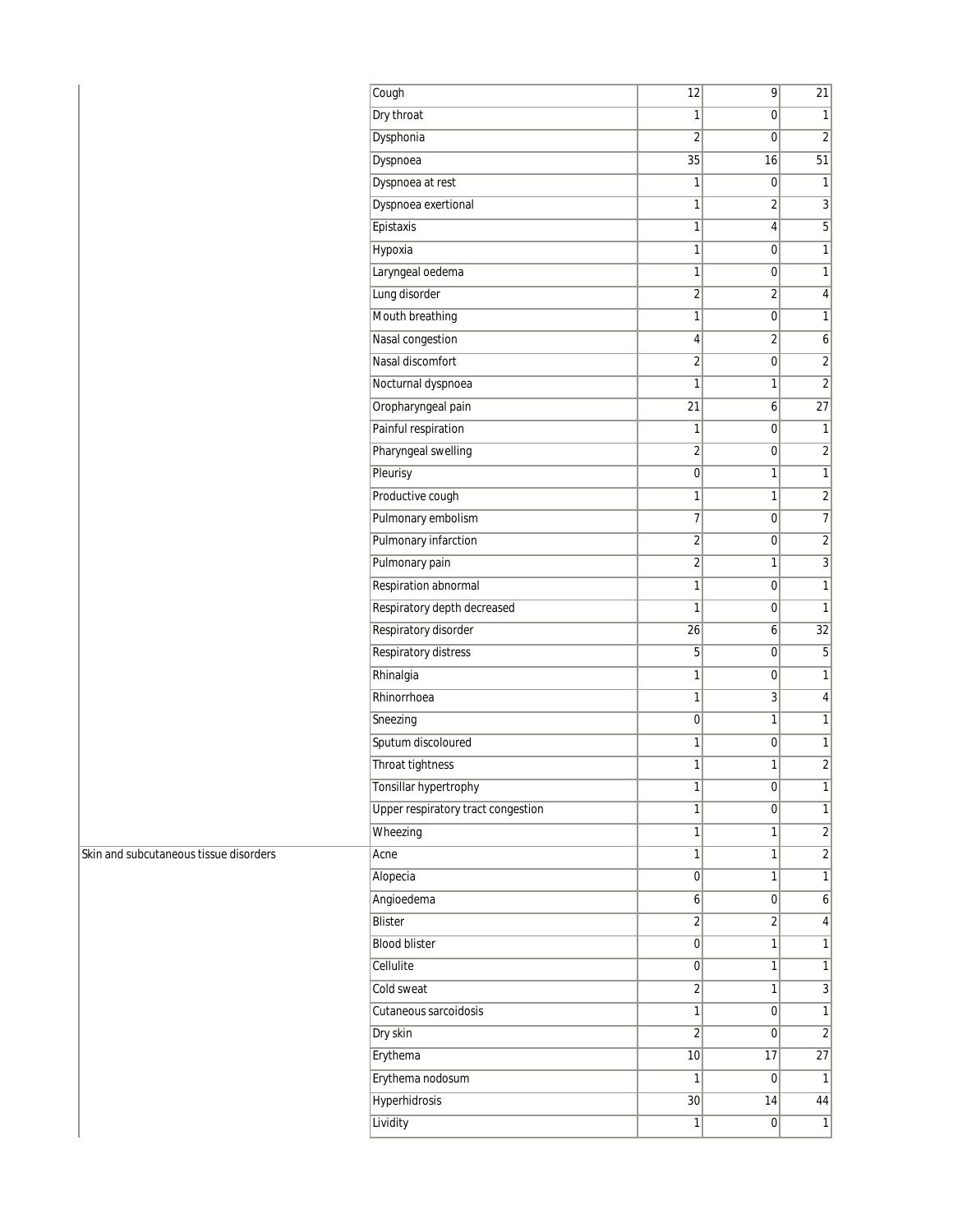| <b>Night sweats</b><br>5<br>1<br>$\overline{6}$<br>Pain of skin<br>$\overline{3}$<br>$\vert 4 \vert$<br>1<br>Pemphigoid<br>$\mathbf{1}$<br>$\mathbf{1}$<br>$\overline{0}$<br>Petechiae<br>1<br>$\overline{0}$<br>$\mathbf{1}$<br>Photosensitivity reaction<br>1<br>$\overline{2}$<br>1<br>Pityriasis rosea<br>$\mathbf 0$<br>$\mathbf{1}$<br>$\mathbf{1}$<br>$\overline{31}$<br>Pruritus<br>$\overline{18}$<br>13<br>Psoriasis<br>$\mathbf 0$<br>$\overline{2}$<br>$\overline{2}$<br>Rash<br>$\overline{11}$<br>$\overline{21}$<br>10<br>$\overline{11}$<br>Rash erythematous<br>5<br>6 <sup>1</sup><br>Rash macular<br>22<br>14<br>8<br>Rash maculo-papular<br>1<br>$\overline{0}$<br>$\mathbf{1}$<br>Rash papular<br>$\overline{0}$<br>$\mathbf{1}$<br>1<br>Rash pruritic<br>$\overline{0}$<br>$\overline{2}$<br>$\overline{2}$<br>Sensitive skin<br>$\overline{3}$<br>$\boldsymbol{7}$<br>$\overline{4}$<br>Skin burning sensation<br>1<br>$\overline{2}$<br>$\mathbf{1}$<br>Skin discolouration<br>$\overline{3}$<br>$\overline{2}$<br>1<br>Skin disorder<br>98<br>186<br>88<br>Skin irritation<br>$\overline{0}$<br>$\mathbf{1}$<br>$\mathbf{1}$<br>Skin reaction<br>1<br>3 <sup>1</sup><br>$\vert$<br>$\mathbf 0$<br>$\mathbf{1}$<br>Skin warm<br>$\mathbf{1}$<br>$\overline{23}$<br><b>Urticaria</b><br>11<br>12<br>$\mathbf{1}$<br>Urticaria chronic<br>1<br>$\overline{0}$<br>Bedridden<br>$\overline{0}$<br>Social circumstances<br>$\mathbf{1}$<br>$\mathbf{1}$<br>Housebound<br>$\overline{\mathbf{c}}$<br>$\overline{2}$<br>$\overline{0}$<br>Impaired work ability<br>1<br>$\overline{2}$<br>$\mathbf{1}$<br>Loss of personal independence in daily activities<br>$\mathbf{1}$<br> 0 <br>$\mathbf{1}$<br>Menopause<br>$\overline{0}$<br>$\mathbf{1}$<br>$\mathbf{1}$<br>Walking disability<br>$\overline{\mathbf{c}}$<br>$\overline{0}$<br>$\overline{2}$<br>Water pollution<br>$\mathbf{1}$<br>1<br>$\overline{0}$<br>Surgical and medical procedures<br>Bed rest<br>$6\vert$<br> 0 <br>$\frac{1}{2}$<br>$\overline{3}$<br>COVID-19 immunisation<br>$\overline{2}$<br>5 <sup>1</sup><br><b>Arteritis</b><br>$\mathbf{1}$<br>$\mathbf{1}$<br>$\overline{0}$<br><b>Artery dissection</b><br>1<br> 0 <br>$\mathbf{1}$<br><b>Blood pressure fluctuation</b><br>$\overline{3}$<br>$\overline{2}$<br>5 <sup>1</sup><br>Circulatory collapse<br>$\mathbf{1}$<br>$\overline{0}$<br>$\mathbf{1}$<br>$\overline{2}$<br>Cyanosis<br>$\overline{3}$<br>$\mathbf{1}$<br>Deep vein thrombosis<br>$\overline{2}$<br>$\overline{2}$<br>$\overline{0}$<br>Diastolic hypertension<br>1<br> 0 <br>$\mathbf{1}$<br>Flushing<br>1<br>$\overline{2}$<br>1<br>Giant cell arteritis<br>1<br>$\overline{0}$<br>$\mathbf{1}$<br>$\overline{3}$<br>$\overline{3}$<br>Haematoma<br>$\boldsymbol{6}$<br>Haemodynamic instability<br>$\mathbf{1}$<br>$\mathbf{1}$<br>$\overline{0}$<br>Haemorrhage<br>$\overline{\mathbf{c}}$<br> 0 <br>$\overline{2}$ |                    | Macule    | $\mathbf{1}$ | 1        | $\overline{2}$  |
|-----------------------------------------------------------------------------------------------------------------------------------------------------------------------------------------------------------------------------------------------------------------------------------------------------------------------------------------------------------------------------------------------------------------------------------------------------------------------------------------------------------------------------------------------------------------------------------------------------------------------------------------------------------------------------------------------------------------------------------------------------------------------------------------------------------------------------------------------------------------------------------------------------------------------------------------------------------------------------------------------------------------------------------------------------------------------------------------------------------------------------------------------------------------------------------------------------------------------------------------------------------------------------------------------------------------------------------------------------------------------------------------------------------------------------------------------------------------------------------------------------------------------------------------------------------------------------------------------------------------------------------------------------------------------------------------------------------------------------------------------------------------------------------------------------------------------------------------------------------------------------------------------------------------------------------------------------------------------------------------------------------------------------------------------------------------------------------------------------------------------------------------------------------------------------------------------------------------------------------------------------------------------------------------------------------------------------------------------------------------------------------------------------------------------------------------------------------------------------------------------------------------------------------------------------------------------------------------------------------------------------------------------------------------------------------------------------------------------------------------------------------------------------------------------------------------------------------------------------------------------------------------------------------------------------------------|--------------------|-----------|--------------|----------|-----------------|
|                                                                                                                                                                                                                                                                                                                                                                                                                                                                                                                                                                                                                                                                                                                                                                                                                                                                                                                                                                                                                                                                                                                                                                                                                                                                                                                                                                                                                                                                                                                                                                                                                                                                                                                                                                                                                                                                                                                                                                                                                                                                                                                                                                                                                                                                                                                                                                                                                                                                                                                                                                                                                                                                                                                                                                                                                                                                                                                                         |                    |           |              |          |                 |
|                                                                                                                                                                                                                                                                                                                                                                                                                                                                                                                                                                                                                                                                                                                                                                                                                                                                                                                                                                                                                                                                                                                                                                                                                                                                                                                                                                                                                                                                                                                                                                                                                                                                                                                                                                                                                                                                                                                                                                                                                                                                                                                                                                                                                                                                                                                                                                                                                                                                                                                                                                                                                                                                                                                                                                                                                                                                                                                                         |                    |           |              |          |                 |
|                                                                                                                                                                                                                                                                                                                                                                                                                                                                                                                                                                                                                                                                                                                                                                                                                                                                                                                                                                                                                                                                                                                                                                                                                                                                                                                                                                                                                                                                                                                                                                                                                                                                                                                                                                                                                                                                                                                                                                                                                                                                                                                                                                                                                                                                                                                                                                                                                                                                                                                                                                                                                                                                                                                                                                                                                                                                                                                                         |                    |           |              |          |                 |
|                                                                                                                                                                                                                                                                                                                                                                                                                                                                                                                                                                                                                                                                                                                                                                                                                                                                                                                                                                                                                                                                                                                                                                                                                                                                                                                                                                                                                                                                                                                                                                                                                                                                                                                                                                                                                                                                                                                                                                                                                                                                                                                                                                                                                                                                                                                                                                                                                                                                                                                                                                                                                                                                                                                                                                                                                                                                                                                                         |                    |           |              |          |                 |
|                                                                                                                                                                                                                                                                                                                                                                                                                                                                                                                                                                                                                                                                                                                                                                                                                                                                                                                                                                                                                                                                                                                                                                                                                                                                                                                                                                                                                                                                                                                                                                                                                                                                                                                                                                                                                                                                                                                                                                                                                                                                                                                                                                                                                                                                                                                                                                                                                                                                                                                                                                                                                                                                                                                                                                                                                                                                                                                                         |                    |           |              |          |                 |
|                                                                                                                                                                                                                                                                                                                                                                                                                                                                                                                                                                                                                                                                                                                                                                                                                                                                                                                                                                                                                                                                                                                                                                                                                                                                                                                                                                                                                                                                                                                                                                                                                                                                                                                                                                                                                                                                                                                                                                                                                                                                                                                                                                                                                                                                                                                                                                                                                                                                                                                                                                                                                                                                                                                                                                                                                                                                                                                                         |                    |           |              |          |                 |
|                                                                                                                                                                                                                                                                                                                                                                                                                                                                                                                                                                                                                                                                                                                                                                                                                                                                                                                                                                                                                                                                                                                                                                                                                                                                                                                                                                                                                                                                                                                                                                                                                                                                                                                                                                                                                                                                                                                                                                                                                                                                                                                                                                                                                                                                                                                                                                                                                                                                                                                                                                                                                                                                                                                                                                                                                                                                                                                                         |                    |           |              |          |                 |
|                                                                                                                                                                                                                                                                                                                                                                                                                                                                                                                                                                                                                                                                                                                                                                                                                                                                                                                                                                                                                                                                                                                                                                                                                                                                                                                                                                                                                                                                                                                                                                                                                                                                                                                                                                                                                                                                                                                                                                                                                                                                                                                                                                                                                                                                                                                                                                                                                                                                                                                                                                                                                                                                                                                                                                                                                                                                                                                                         |                    |           |              |          |                 |
|                                                                                                                                                                                                                                                                                                                                                                                                                                                                                                                                                                                                                                                                                                                                                                                                                                                                                                                                                                                                                                                                                                                                                                                                                                                                                                                                                                                                                                                                                                                                                                                                                                                                                                                                                                                                                                                                                                                                                                                                                                                                                                                                                                                                                                                                                                                                                                                                                                                                                                                                                                                                                                                                                                                                                                                                                                                                                                                                         |                    |           |              |          |                 |
|                                                                                                                                                                                                                                                                                                                                                                                                                                                                                                                                                                                                                                                                                                                                                                                                                                                                                                                                                                                                                                                                                                                                                                                                                                                                                                                                                                                                                                                                                                                                                                                                                                                                                                                                                                                                                                                                                                                                                                                                                                                                                                                                                                                                                                                                                                                                                                                                                                                                                                                                                                                                                                                                                                                                                                                                                                                                                                                                         |                    |           |              |          |                 |
|                                                                                                                                                                                                                                                                                                                                                                                                                                                                                                                                                                                                                                                                                                                                                                                                                                                                                                                                                                                                                                                                                                                                                                                                                                                                                                                                                                                                                                                                                                                                                                                                                                                                                                                                                                                                                                                                                                                                                                                                                                                                                                                                                                                                                                                                                                                                                                                                                                                                                                                                                                                                                                                                                                                                                                                                                                                                                                                                         |                    |           |              |          |                 |
|                                                                                                                                                                                                                                                                                                                                                                                                                                                                                                                                                                                                                                                                                                                                                                                                                                                                                                                                                                                                                                                                                                                                                                                                                                                                                                                                                                                                                                                                                                                                                                                                                                                                                                                                                                                                                                                                                                                                                                                                                                                                                                                                                                                                                                                                                                                                                                                                                                                                                                                                                                                                                                                                                                                                                                                                                                                                                                                                         |                    |           |              |          |                 |
|                                                                                                                                                                                                                                                                                                                                                                                                                                                                                                                                                                                                                                                                                                                                                                                                                                                                                                                                                                                                                                                                                                                                                                                                                                                                                                                                                                                                                                                                                                                                                                                                                                                                                                                                                                                                                                                                                                                                                                                                                                                                                                                                                                                                                                                                                                                                                                                                                                                                                                                                                                                                                                                                                                                                                                                                                                                                                                                                         |                    |           |              |          |                 |
|                                                                                                                                                                                                                                                                                                                                                                                                                                                                                                                                                                                                                                                                                                                                                                                                                                                                                                                                                                                                                                                                                                                                                                                                                                                                                                                                                                                                                                                                                                                                                                                                                                                                                                                                                                                                                                                                                                                                                                                                                                                                                                                                                                                                                                                                                                                                                                                                                                                                                                                                                                                                                                                                                                                                                                                                                                                                                                                                         |                    |           |              |          |                 |
|                                                                                                                                                                                                                                                                                                                                                                                                                                                                                                                                                                                                                                                                                                                                                                                                                                                                                                                                                                                                                                                                                                                                                                                                                                                                                                                                                                                                                                                                                                                                                                                                                                                                                                                                                                                                                                                                                                                                                                                                                                                                                                                                                                                                                                                                                                                                                                                                                                                                                                                                                                                                                                                                                                                                                                                                                                                                                                                                         |                    |           |              |          |                 |
|                                                                                                                                                                                                                                                                                                                                                                                                                                                                                                                                                                                                                                                                                                                                                                                                                                                                                                                                                                                                                                                                                                                                                                                                                                                                                                                                                                                                                                                                                                                                                                                                                                                                                                                                                                                                                                                                                                                                                                                                                                                                                                                                                                                                                                                                                                                                                                                                                                                                                                                                                                                                                                                                                                                                                                                                                                                                                                                                         |                    |           |              |          |                 |
|                                                                                                                                                                                                                                                                                                                                                                                                                                                                                                                                                                                                                                                                                                                                                                                                                                                                                                                                                                                                                                                                                                                                                                                                                                                                                                                                                                                                                                                                                                                                                                                                                                                                                                                                                                                                                                                                                                                                                                                                                                                                                                                                                                                                                                                                                                                                                                                                                                                                                                                                                                                                                                                                                                                                                                                                                                                                                                                                         |                    |           |              |          |                 |
|                                                                                                                                                                                                                                                                                                                                                                                                                                                                                                                                                                                                                                                                                                                                                                                                                                                                                                                                                                                                                                                                                                                                                                                                                                                                                                                                                                                                                                                                                                                                                                                                                                                                                                                                                                                                                                                                                                                                                                                                                                                                                                                                                                                                                                                                                                                                                                                                                                                                                                                                                                                                                                                                                                                                                                                                                                                                                                                                         |                    |           |              |          |                 |
|                                                                                                                                                                                                                                                                                                                                                                                                                                                                                                                                                                                                                                                                                                                                                                                                                                                                                                                                                                                                                                                                                                                                                                                                                                                                                                                                                                                                                                                                                                                                                                                                                                                                                                                                                                                                                                                                                                                                                                                                                                                                                                                                                                                                                                                                                                                                                                                                                                                                                                                                                                                                                                                                                                                                                                                                                                                                                                                                         |                    |           |              |          |                 |
|                                                                                                                                                                                                                                                                                                                                                                                                                                                                                                                                                                                                                                                                                                                                                                                                                                                                                                                                                                                                                                                                                                                                                                                                                                                                                                                                                                                                                                                                                                                                                                                                                                                                                                                                                                                                                                                                                                                                                                                                                                                                                                                                                                                                                                                                                                                                                                                                                                                                                                                                                                                                                                                                                                                                                                                                                                                                                                                                         |                    |           |              |          |                 |
|                                                                                                                                                                                                                                                                                                                                                                                                                                                                                                                                                                                                                                                                                                                                                                                                                                                                                                                                                                                                                                                                                                                                                                                                                                                                                                                                                                                                                                                                                                                                                                                                                                                                                                                                                                                                                                                                                                                                                                                                                                                                                                                                                                                                                                                                                                                                                                                                                                                                                                                                                                                                                                                                                                                                                                                                                                                                                                                                         |                    |           |              |          |                 |
|                                                                                                                                                                                                                                                                                                                                                                                                                                                                                                                                                                                                                                                                                                                                                                                                                                                                                                                                                                                                                                                                                                                                                                                                                                                                                                                                                                                                                                                                                                                                                                                                                                                                                                                                                                                                                                                                                                                                                                                                                                                                                                                                                                                                                                                                                                                                                                                                                                                                                                                                                                                                                                                                                                                                                                                                                                                                                                                                         |                    |           |              |          |                 |
|                                                                                                                                                                                                                                                                                                                                                                                                                                                                                                                                                                                                                                                                                                                                                                                                                                                                                                                                                                                                                                                                                                                                                                                                                                                                                                                                                                                                                                                                                                                                                                                                                                                                                                                                                                                                                                                                                                                                                                                                                                                                                                                                                                                                                                                                                                                                                                                                                                                                                                                                                                                                                                                                                                                                                                                                                                                                                                                                         |                    |           |              |          |                 |
|                                                                                                                                                                                                                                                                                                                                                                                                                                                                                                                                                                                                                                                                                                                                                                                                                                                                                                                                                                                                                                                                                                                                                                                                                                                                                                                                                                                                                                                                                                                                                                                                                                                                                                                                                                                                                                                                                                                                                                                                                                                                                                                                                                                                                                                                                                                                                                                                                                                                                                                                                                                                                                                                                                                                                                                                                                                                                                                                         |                    |           |              |          |                 |
|                                                                                                                                                                                                                                                                                                                                                                                                                                                                                                                                                                                                                                                                                                                                                                                                                                                                                                                                                                                                                                                                                                                                                                                                                                                                                                                                                                                                                                                                                                                                                                                                                                                                                                                                                                                                                                                                                                                                                                                                                                                                                                                                                                                                                                                                                                                                                                                                                                                                                                                                                                                                                                                                                                                                                                                                                                                                                                                                         |                    |           |              |          |                 |
|                                                                                                                                                                                                                                                                                                                                                                                                                                                                                                                                                                                                                                                                                                                                                                                                                                                                                                                                                                                                                                                                                                                                                                                                                                                                                                                                                                                                                                                                                                                                                                                                                                                                                                                                                                                                                                                                                                                                                                                                                                                                                                                                                                                                                                                                                                                                                                                                                                                                                                                                                                                                                                                                                                                                                                                                                                                                                                                                         |                    |           |              |          |                 |
|                                                                                                                                                                                                                                                                                                                                                                                                                                                                                                                                                                                                                                                                                                                                                                                                                                                                                                                                                                                                                                                                                                                                                                                                                                                                                                                                                                                                                                                                                                                                                                                                                                                                                                                                                                                                                                                                                                                                                                                                                                                                                                                                                                                                                                                                                                                                                                                                                                                                                                                                                                                                                                                                                                                                                                                                                                                                                                                                         |                    |           |              |          |                 |
|                                                                                                                                                                                                                                                                                                                                                                                                                                                                                                                                                                                                                                                                                                                                                                                                                                                                                                                                                                                                                                                                                                                                                                                                                                                                                                                                                                                                                                                                                                                                                                                                                                                                                                                                                                                                                                                                                                                                                                                                                                                                                                                                                                                                                                                                                                                                                                                                                                                                                                                                                                                                                                                                                                                                                                                                                                                                                                                                         |                    |           |              |          |                 |
|                                                                                                                                                                                                                                                                                                                                                                                                                                                                                                                                                                                                                                                                                                                                                                                                                                                                                                                                                                                                                                                                                                                                                                                                                                                                                                                                                                                                                                                                                                                                                                                                                                                                                                                                                                                                                                                                                                                                                                                                                                                                                                                                                                                                                                                                                                                                                                                                                                                                                                                                                                                                                                                                                                                                                                                                                                                                                                                                         |                    |           |              |          |                 |
|                                                                                                                                                                                                                                                                                                                                                                                                                                                                                                                                                                                                                                                                                                                                                                                                                                                                                                                                                                                                                                                                                                                                                                                                                                                                                                                                                                                                                                                                                                                                                                                                                                                                                                                                                                                                                                                                                                                                                                                                                                                                                                                                                                                                                                                                                                                                                                                                                                                                                                                                                                                                                                                                                                                                                                                                                                                                                                                                         |                    |           |              |          |                 |
|                                                                                                                                                                                                                                                                                                                                                                                                                                                                                                                                                                                                                                                                                                                                                                                                                                                                                                                                                                                                                                                                                                                                                                                                                                                                                                                                                                                                                                                                                                                                                                                                                                                                                                                                                                                                                                                                                                                                                                                                                                                                                                                                                                                                                                                                                                                                                                                                                                                                                                                                                                                                                                                                                                                                                                                                                                                                                                                                         |                    |           |              |          |                 |
|                                                                                                                                                                                                                                                                                                                                                                                                                                                                                                                                                                                                                                                                                                                                                                                                                                                                                                                                                                                                                                                                                                                                                                                                                                                                                                                                                                                                                                                                                                                                                                                                                                                                                                                                                                                                                                                                                                                                                                                                                                                                                                                                                                                                                                                                                                                                                                                                                                                                                                                                                                                                                                                                                                                                                                                                                                                                                                                                         |                    |           |              |          |                 |
|                                                                                                                                                                                                                                                                                                                                                                                                                                                                                                                                                                                                                                                                                                                                                                                                                                                                                                                                                                                                                                                                                                                                                                                                                                                                                                                                                                                                                                                                                                                                                                                                                                                                                                                                                                                                                                                                                                                                                                                                                                                                                                                                                                                                                                                                                                                                                                                                                                                                                                                                                                                                                                                                                                                                                                                                                                                                                                                                         | Vascular disorders |           |              |          |                 |
|                                                                                                                                                                                                                                                                                                                                                                                                                                                                                                                                                                                                                                                                                                                                                                                                                                                                                                                                                                                                                                                                                                                                                                                                                                                                                                                                                                                                                                                                                                                                                                                                                                                                                                                                                                                                                                                                                                                                                                                                                                                                                                                                                                                                                                                                                                                                                                                                                                                                                                                                                                                                                                                                                                                                                                                                                                                                                                                                         |                    |           |              |          |                 |
|                                                                                                                                                                                                                                                                                                                                                                                                                                                                                                                                                                                                                                                                                                                                                                                                                                                                                                                                                                                                                                                                                                                                                                                                                                                                                                                                                                                                                                                                                                                                                                                                                                                                                                                                                                                                                                                                                                                                                                                                                                                                                                                                                                                                                                                                                                                                                                                                                                                                                                                                                                                                                                                                                                                                                                                                                                                                                                                                         |                    |           |              |          |                 |
|                                                                                                                                                                                                                                                                                                                                                                                                                                                                                                                                                                                                                                                                                                                                                                                                                                                                                                                                                                                                                                                                                                                                                                                                                                                                                                                                                                                                                                                                                                                                                                                                                                                                                                                                                                                                                                                                                                                                                                                                                                                                                                                                                                                                                                                                                                                                                                                                                                                                                                                                                                                                                                                                                                                                                                                                                                                                                                                                         |                    |           |              |          |                 |
|                                                                                                                                                                                                                                                                                                                                                                                                                                                                                                                                                                                                                                                                                                                                                                                                                                                                                                                                                                                                                                                                                                                                                                                                                                                                                                                                                                                                                                                                                                                                                                                                                                                                                                                                                                                                                                                                                                                                                                                                                                                                                                                                                                                                                                                                                                                                                                                                                                                                                                                                                                                                                                                                                                                                                                                                                                                                                                                                         |                    |           |              |          |                 |
|                                                                                                                                                                                                                                                                                                                                                                                                                                                                                                                                                                                                                                                                                                                                                                                                                                                                                                                                                                                                                                                                                                                                                                                                                                                                                                                                                                                                                                                                                                                                                                                                                                                                                                                                                                                                                                                                                                                                                                                                                                                                                                                                                                                                                                                                                                                                                                                                                                                                                                                                                                                                                                                                                                                                                                                                                                                                                                                                         |                    |           |              |          |                 |
|                                                                                                                                                                                                                                                                                                                                                                                                                                                                                                                                                                                                                                                                                                                                                                                                                                                                                                                                                                                                                                                                                                                                                                                                                                                                                                                                                                                                                                                                                                                                                                                                                                                                                                                                                                                                                                                                                                                                                                                                                                                                                                                                                                                                                                                                                                                                                                                                                                                                                                                                                                                                                                                                                                                                                                                                                                                                                                                                         |                    |           |              |          |                 |
|                                                                                                                                                                                                                                                                                                                                                                                                                                                                                                                                                                                                                                                                                                                                                                                                                                                                                                                                                                                                                                                                                                                                                                                                                                                                                                                                                                                                                                                                                                                                                                                                                                                                                                                                                                                                                                                                                                                                                                                                                                                                                                                                                                                                                                                                                                                                                                                                                                                                                                                                                                                                                                                                                                                                                                                                                                                                                                                                         |                    |           |              |          |                 |
|                                                                                                                                                                                                                                                                                                                                                                                                                                                                                                                                                                                                                                                                                                                                                                                                                                                                                                                                                                                                                                                                                                                                                                                                                                                                                                                                                                                                                                                                                                                                                                                                                                                                                                                                                                                                                                                                                                                                                                                                                                                                                                                                                                                                                                                                                                                                                                                                                                                                                                                                                                                                                                                                                                                                                                                                                                                                                                                                         |                    |           |              |          |                 |
|                                                                                                                                                                                                                                                                                                                                                                                                                                                                                                                                                                                                                                                                                                                                                                                                                                                                                                                                                                                                                                                                                                                                                                                                                                                                                                                                                                                                                                                                                                                                                                                                                                                                                                                                                                                                                                                                                                                                                                                                                                                                                                                                                                                                                                                                                                                                                                                                                                                                                                                                                                                                                                                                                                                                                                                                                                                                                                                                         |                    |           |              |          |                 |
|                                                                                                                                                                                                                                                                                                                                                                                                                                                                                                                                                                                                                                                                                                                                                                                                                                                                                                                                                                                                                                                                                                                                                                                                                                                                                                                                                                                                                                                                                                                                                                                                                                                                                                                                                                                                                                                                                                                                                                                                                                                                                                                                                                                                                                                                                                                                                                                                                                                                                                                                                                                                                                                                                                                                                                                                                                                                                                                                         |                    |           |              |          |                 |
|                                                                                                                                                                                                                                                                                                                                                                                                                                                                                                                                                                                                                                                                                                                                                                                                                                                                                                                                                                                                                                                                                                                                                                                                                                                                                                                                                                                                                                                                                                                                                                                                                                                                                                                                                                                                                                                                                                                                                                                                                                                                                                                                                                                                                                                                                                                                                                                                                                                                                                                                                                                                                                                                                                                                                                                                                                                                                                                                         |                    |           |              |          |                 |
|                                                                                                                                                                                                                                                                                                                                                                                                                                                                                                                                                                                                                                                                                                                                                                                                                                                                                                                                                                                                                                                                                                                                                                                                                                                                                                                                                                                                                                                                                                                                                                                                                                                                                                                                                                                                                                                                                                                                                                                                                                                                                                                                                                                                                                                                                                                                                                                                                                                                                                                                                                                                                                                                                                                                                                                                                                                                                                                                         |                    | Hot flush | 5            | $6 \mid$ | $\overline{11}$ |
| $\overline{5}$<br>$\overline{2}$<br>$\overline{7}$<br>Hypertension                                                                                                                                                                                                                                                                                                                                                                                                                                                                                                                                                                                                                                                                                                                                                                                                                                                                                                                                                                                                                                                                                                                                                                                                                                                                                                                                                                                                                                                                                                                                                                                                                                                                                                                                                                                                                                                                                                                                                                                                                                                                                                                                                                                                                                                                                                                                                                                                                                                                                                                                                                                                                                                                                                                                                                                                                                                                      |                    |           |              |          |                 |